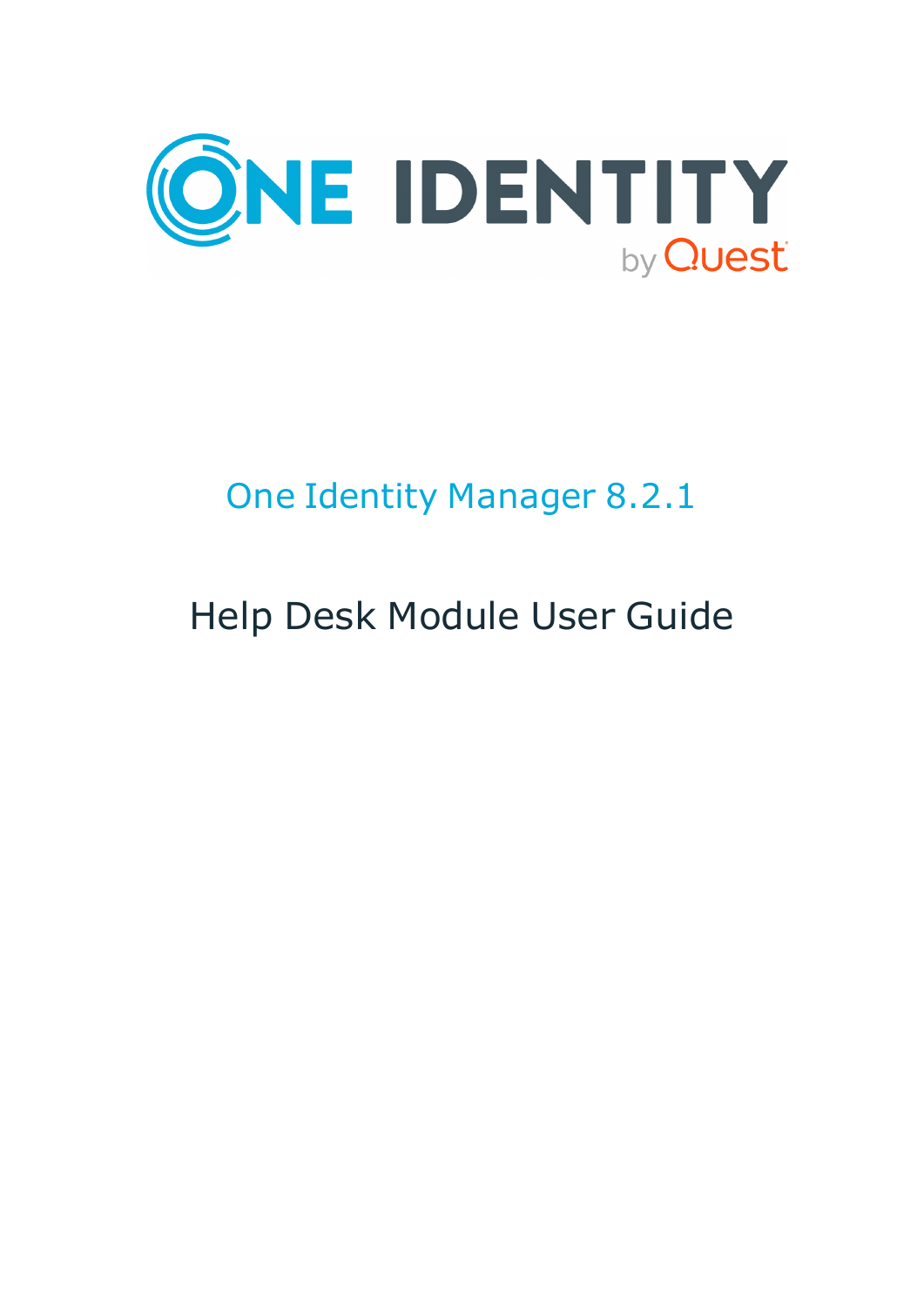#### **Copyright 2022 One Identity LLC.**

#### **ALL RIGHTS RESERVED.**

This guide contains proprietary information protected by copyright. The software described in this guide is furnished under a software license or nondisclosure agreement. This software may be used or copied only in accordance with the terms of the applicable agreement. No part of this guide may be reproduced or transmitted in any form or by any means, electronic or mechanical, including photocopying and recording for any purpose other than the purchaser's personal use without the written permission of One Identity LLC .

The information in this document is provided in connection with One Identity products. No license, express or implied, by estoppel or otherwise, to any intellectual property right is granted by this document or in connection with the sale of One Identity LLC products. EXCEPT AS SET FORTH IN THE TERMS AND CONDITIONS AS SPECIFIED IN THE LICENSE AGREEMENT FOR THIS PRODUCT, ONE IDENTITY ASSUMES NO LIABILITY WHATSOEVER AND DISCLAIMS ANY EXPRESS, IMPLIED OR STATUTORY WARRANTY RELATING TO ITS PRODUCTS INCLUDING, BUT NOT LIMITED TO, THE IMPLIED WARRANTY OF MERCHANTABILITY, FITNESS FOR A PARTICULAR PURPOSE, OR NON-INFRINGEMENT. IN NO EVENT SHALL ONE IDENTITY BE LIABLE FOR ANY DIRECT, INDIRECT, CONSEQUENTIAL, PUNITIVE, SPECIAL OR INCIDENTAL DAMAGES (INCLUDING, WITHOUT LIMITATION, DAMAGES FOR LOSS OF PROFITS, BUSINESS INTERRUPTION OR LOSS OF INFORMATION) ARISING OUT OF THE USE OR INABILITY TO USE THIS DOCUMENT, EVEN IF ONE IDENTITY HAS BEEN ADVISED OF THE POSSIBILITY OF SUCH DAMAGES. One Identity makes no representations or warranties with respect to the accuracy or completeness of the contents of this document and reserves the right to make changes to specifications and product descriptions at any time without notice. One Identity does not make any commitment to update the information contained in this document.

If you have any questions regarding your potential use of this material, contact:

One Identity LLC. Attn: LEGAL Dept 4 Polaris Way Aliso Viejo, CA 92656

Refer to our Web site ([http://www.OneIdentity.com](http://www.oneidentity.com/)) for regional and international office information.

#### **Patents**

One Identity is proud of our advanced technology. Patents and pending patents may apply to this product. For the most current information about applicable patents for this product, please visit our website at [http://www.OneIdentity.com/legal/patents.aspx](http://www.oneidentity.com/legal/patents.aspx).

#### **Trademarks**

One Identity and the One Identity logo are trademarks and registered trademarks of One Identity LLC. in the U.S.A. and other countries. For a complete list of One Identity trademarks, please visit our website at [www.OneIdentity.com/legal](http://www.oneidentity.com/legal). All other trademarks are the property of their respective owners.

#### **Legend**

**WARNING: A WARNING icon highlights a potential risk of bodily injury or property damage, for which industry-standard safety precautions are advised. This icon is often associated with electrical hazards related to hardware.**

**CAUTION: A CAUTION icon indicates potential damage to hardware or loss of data if** A **instructions are not followed.**

One Identity Manager Help Desk Module User Guide Updated - 27 April 2022, 02:39 Version - 8.2.1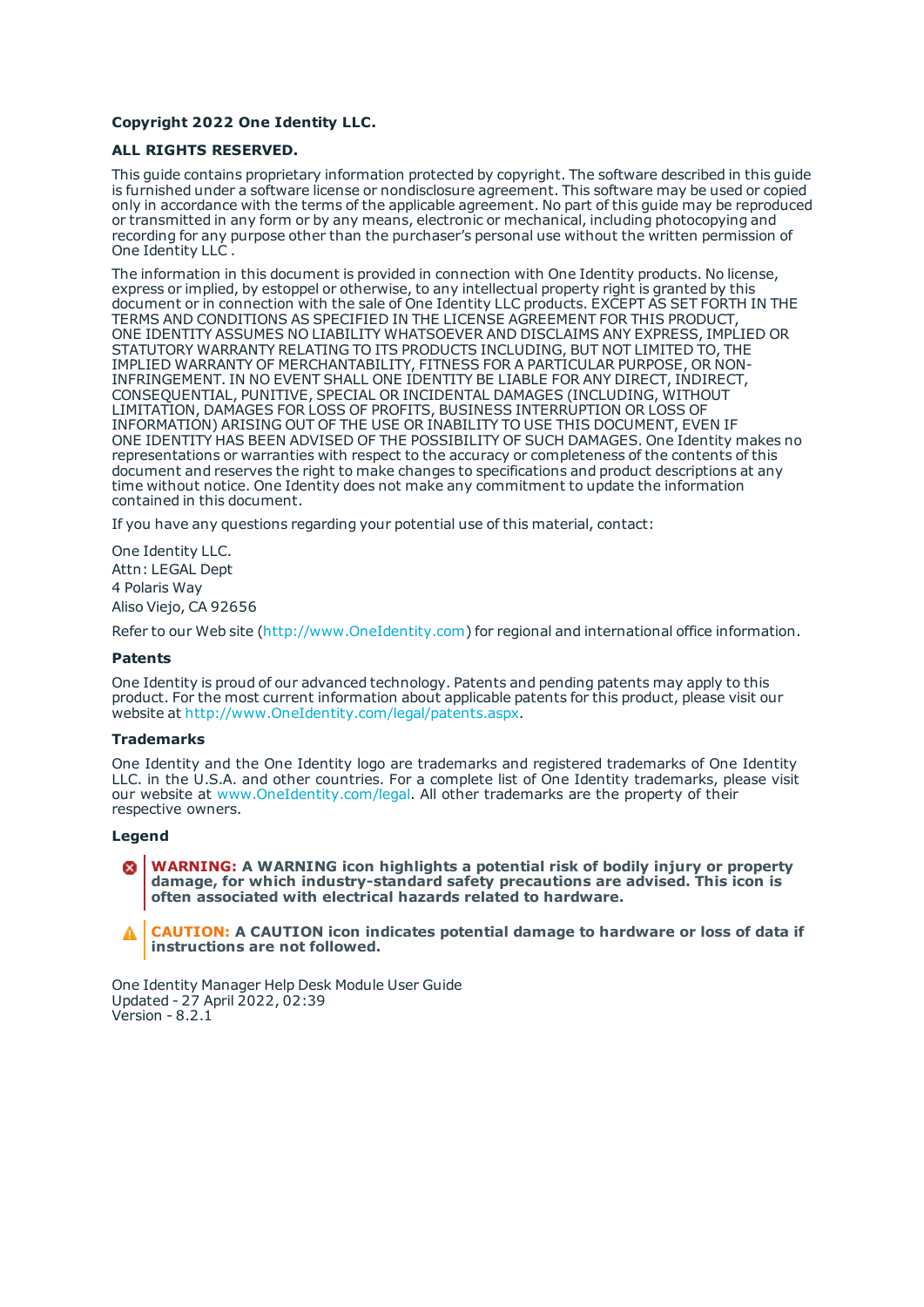# **Contents**

| Assigning departments, cost centers, and locations to service agreements 14 |  |
|-----------------------------------------------------------------------------|--|
|                                                                             |  |
|                                                                             |  |
|                                                                             |  |
|                                                                             |  |
|                                                                             |  |
|                                                                             |  |
|                                                                             |  |
|                                                                             |  |
|                                                                             |  |
|                                                                             |  |
|                                                                             |  |
|                                                                             |  |
|                                                                             |  |
|                                                                             |  |
|                                                                             |  |
|                                                                             |  |
|                                                                             |  |
|                                                                             |  |
|                                                                             |  |

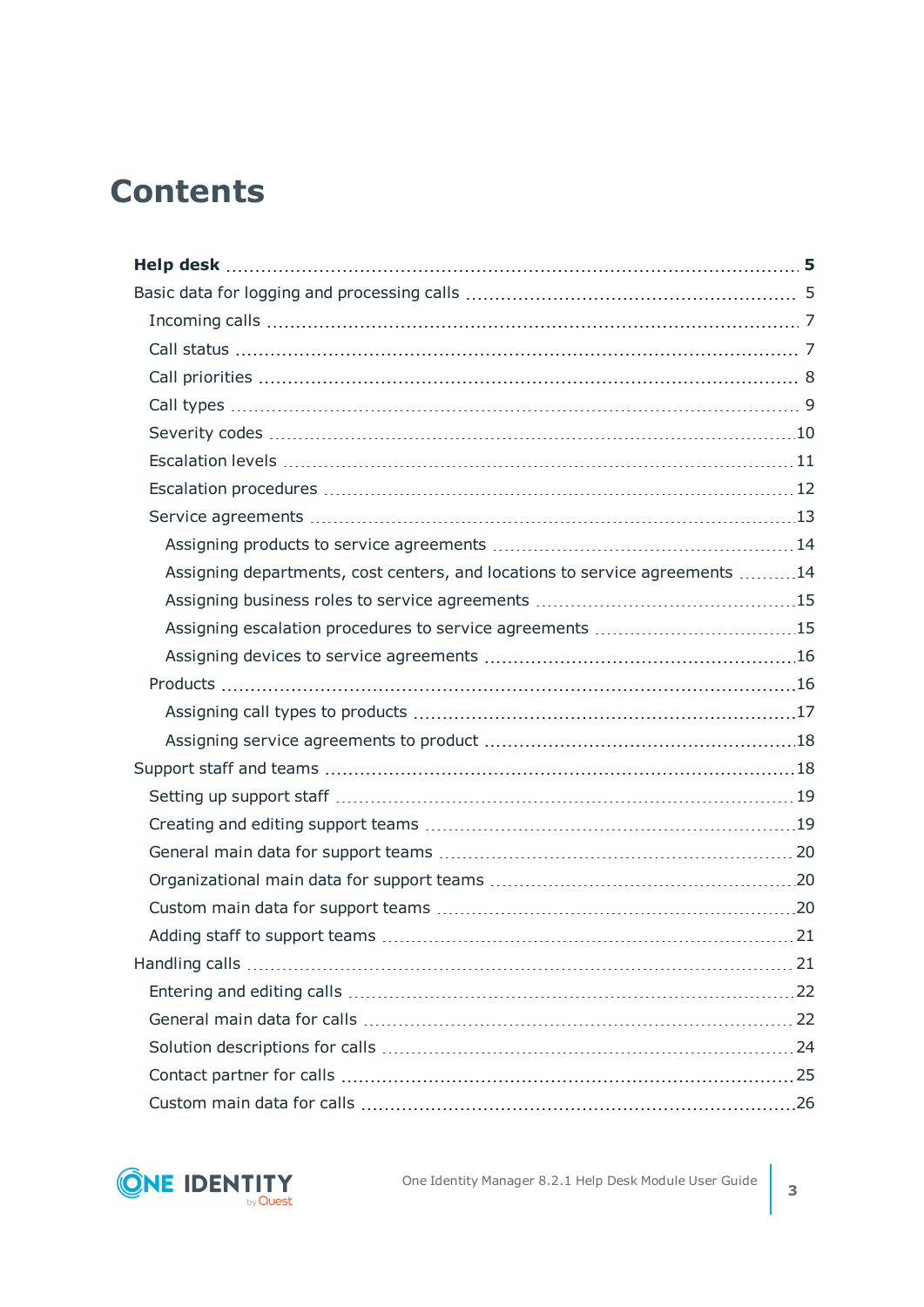| Appendix: Configuration parameters for the Helpdesk Module 33 |  |
|---------------------------------------------------------------|--|
|                                                               |  |
|                                                               |  |
|                                                               |  |
|                                                               |  |

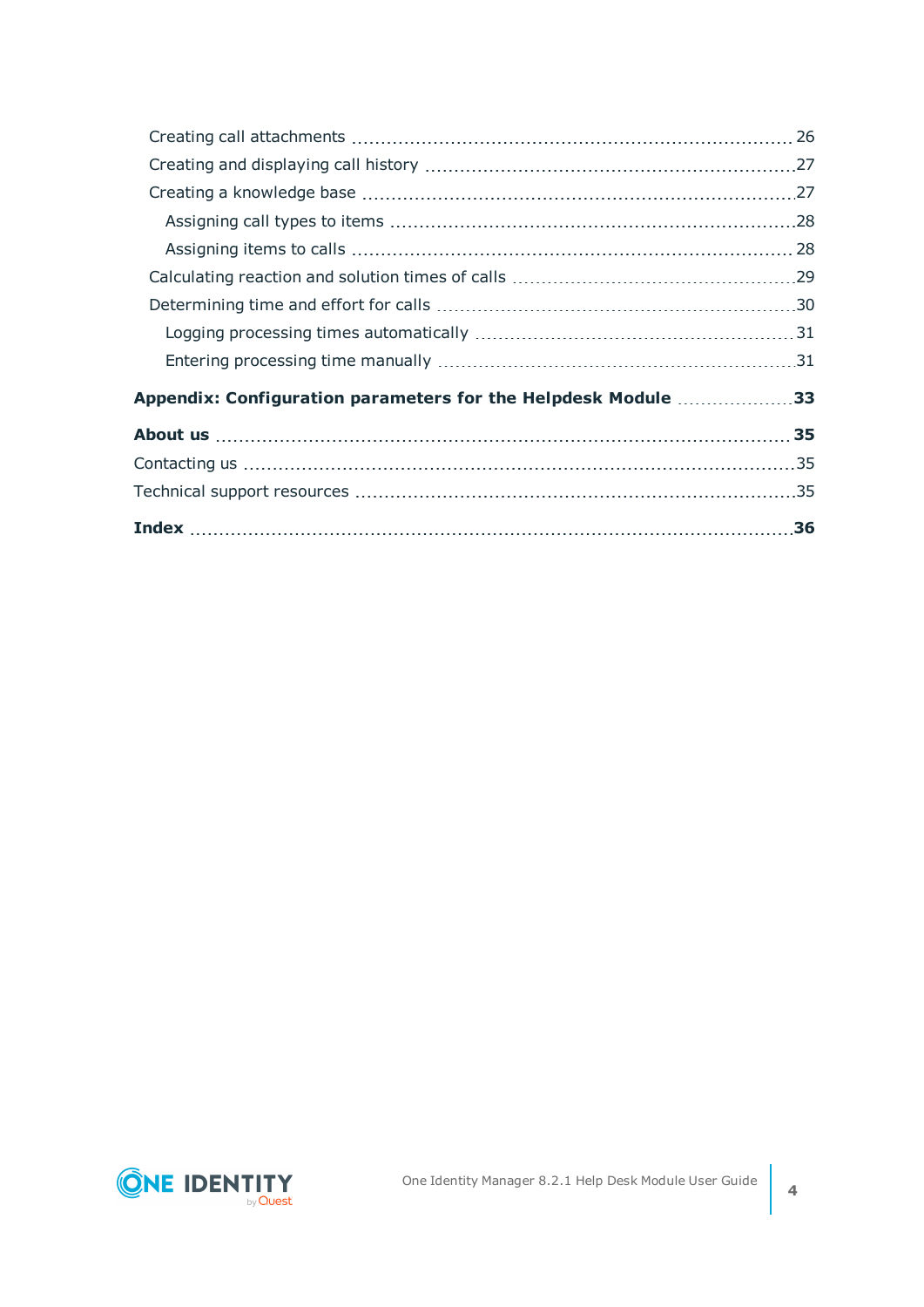# **Help desk**

<span id="page-4-0"></span>The integrated help desk functionality in One Identity Manager encompasses logging a problem, linking the data and information with employees, devices, and workdesks as well as chronological tracking of the steps and measures taken to work out a solution to the problem. Problems can be forwarded for processing or deferred for resubmitting.

NOTE: Prerequisite for the using help desk functionality in One Identity Manager is the installation of the Helpdesk Module. For more information about installing, see the *One Identity Manager Installation Guide*.

One Identity Manager components for report subscription are available when the **Helpdesk** configuration parameter is set.

In the Designer, check if the configuration parameter is set. Otherwise, set the configuration parameter and compile the database.

If you disable the configuration parameter at a later date, model components and scripts that are not longer required, are disabled. SQL procedures and triggers are still carried out. For more information about the behavior of preprocessor relevant configuration parameters and conditional compiling, see the *One Identity Manager Configuration Guide*.

### **Detailed information about this topic**

- $\cdot$  Basic data for logging and [processing](#page-4-1) calls on page  $5$
- [Support](#page-17-1) staff and teams on page 18
- [Handling](#page-20-1) calls on page 21
- [Configuration](#page-32-0) parameters for the Helpdesk Module on page 33

# <span id="page-4-1"></span>**Basic data for logging and processing calls**

Enter basic data for reporting and processing a call in the One Identity Manager.



**5**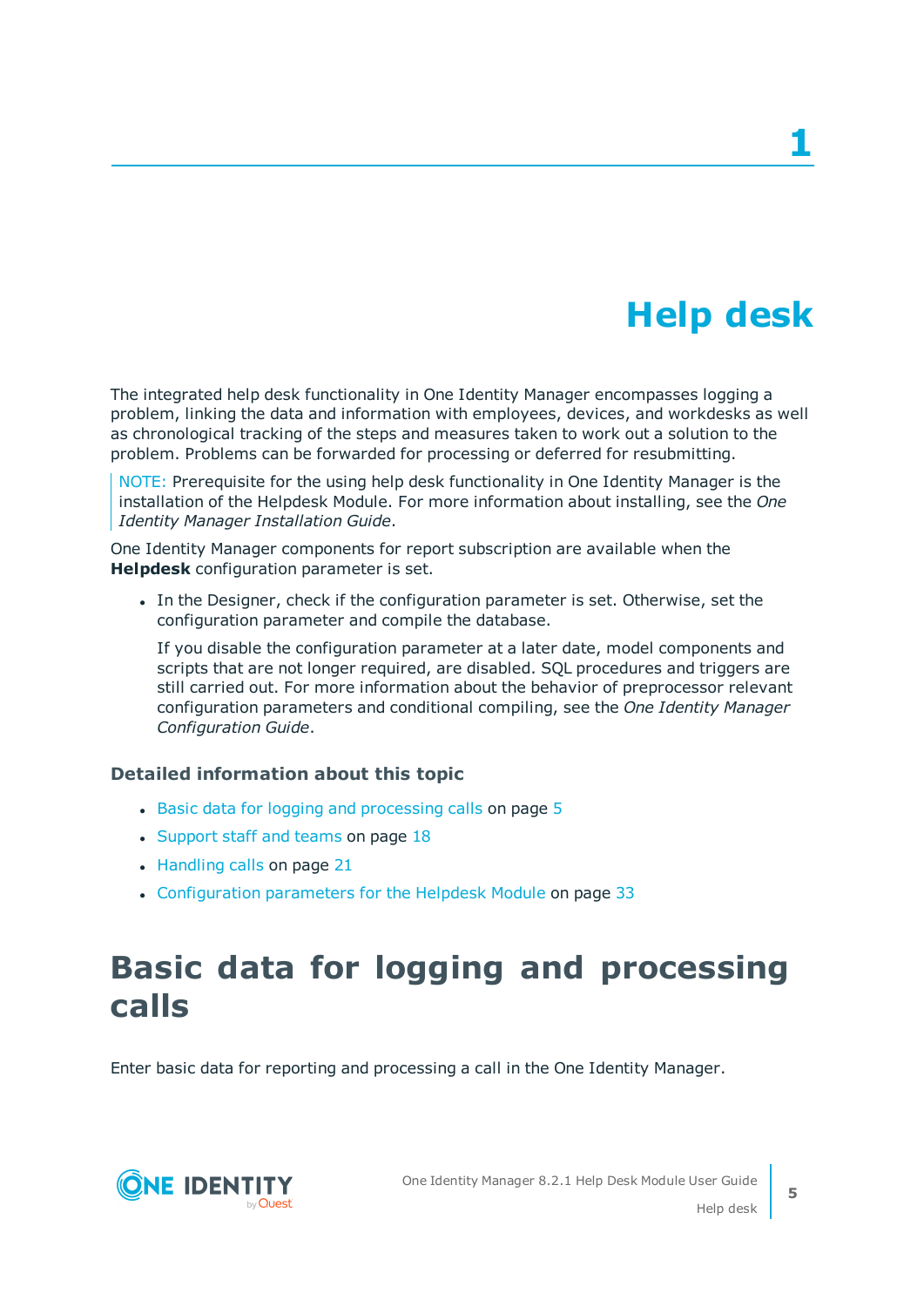• Support staff and teams

For more [information,](#page-17-1) see Support staff and teams on page 18.

• Type of incoming call

Define the different possible types of incoming calls, such as telephone, fax, email, post. For more [information,](#page-6-0) see Incoming calls on page 7.

• Call statuses

Log the possible call statuses to describe each processing stage of a call. For [more](#page-6-1) [information,](#page-6-1) see Call status on page 7.

• Call types

Enter call types if you required further categorization. For more [information,](#page-8-0) see Call [types](#page-8-0) on page 9.

• Prioritizing

Enter priorities for calls if you want to grade them in order of importance. For [more](#page-7-0) [information,](#page-7-0) see Call priorities on page 8.

• Severity codes

Define severity codes for call in order to grade the level of disturbance to work through an error. For more [information,](#page-9-0) see Severity codes on page 10.

• Escalation levels

Enter escalation levels to define handling procedures for incoming calls. For [more](#page-10-0) [information,](#page-10-0) see Escalation levels on page 11.

• Escalation procedures

The escalation level helps to define which action should be started for which call event. For more [information,](#page-11-0) see Escalation procedures on page 12.

• Products

Calls taken by default in the One Identity Manager are about devices and workdesks. You can define additional products for which calls can be logged. For [more](#page-15-1) [information,](#page-15-1) see Products on page 16.

• Service agreements

Service agreements can be used to automatically determine reaction times and solution times for calls. For more [information,](#page-12-0) see Service agreements on page 13.

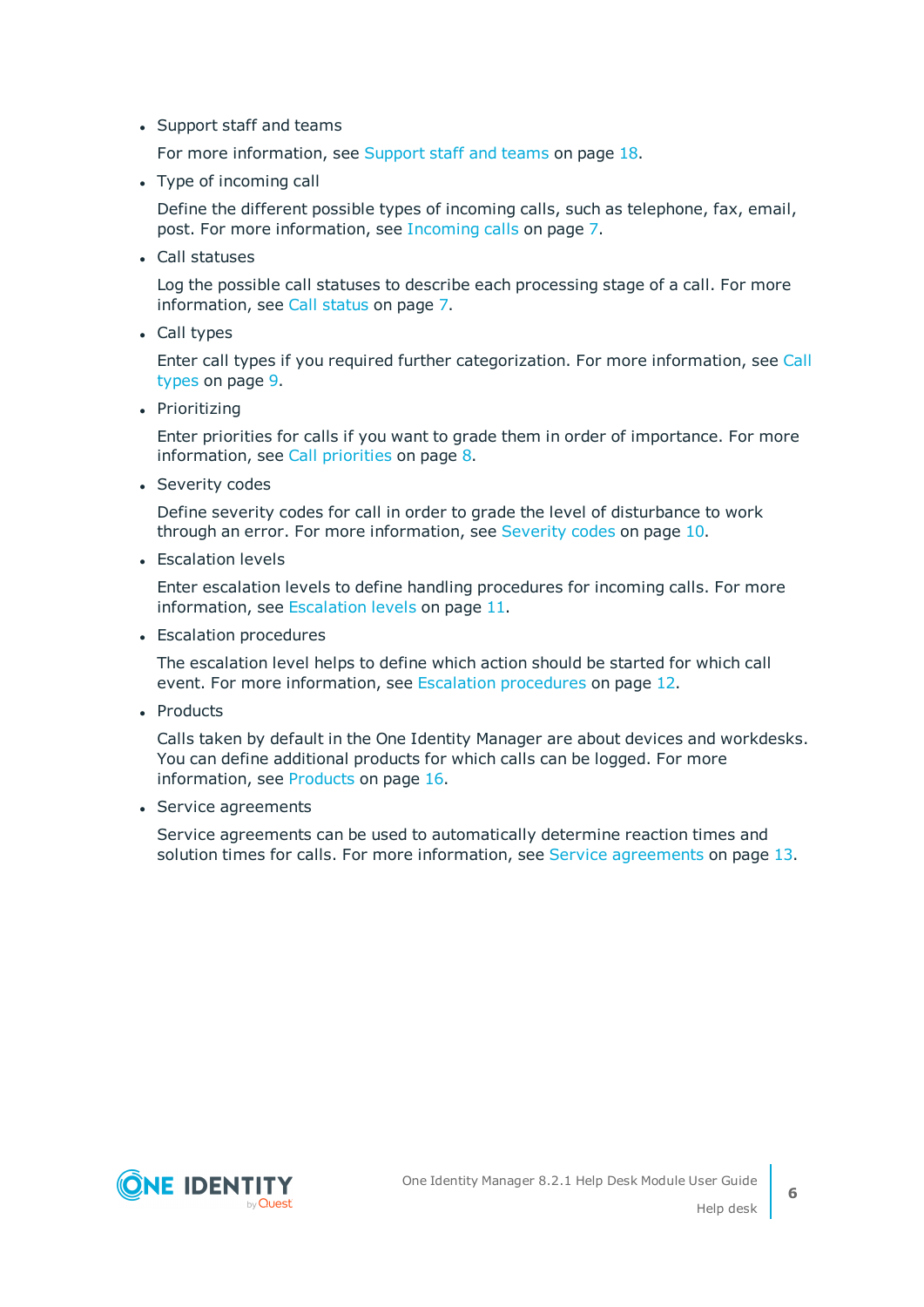# <span id="page-6-0"></span>**Incoming calls**

Enter the different possible methods used to make calls, such as telephone, fax, email, post.

### *To create or edit a call method type*

- 1. In the Manager, select the **Help desk > Basic configuration data > Call method types** category.
- 2. In the result list, select the call method type and run the **Change main data** task. - OR -

Click  $\mathbf{t}$  in the result list.

3. Edit the main data.

### **Table 1: Main data for call method types**

| <b>Property</b>    | Meaning                                                                                                           |
|--------------------|-------------------------------------------------------------------------------------------------------------------|
| Call came<br>in by | Type of incoming call. The call types Telephone call, Fax, Email,<br>Answerphone, SMS, and Letter are predefined. |
|                    | Description Text field for additional explanation.                                                                |
| Disabled           | Specifies whether the call method type is in use.                                                                 |

<span id="page-6-1"></span>4. Save the changes.

# **Call status**

Log the possible call statuses to describe each processing stage of a call.

### *To create or edit a call status*

- 1. In the Manager, select the **Help desk > Basic configuration data > Call status** category.
- 2. In the result list, select the call status and run the **Change main data** task.

 $-$  OR  $-$ 

 $Click$   $\frac{1}{4}$  in the result list.

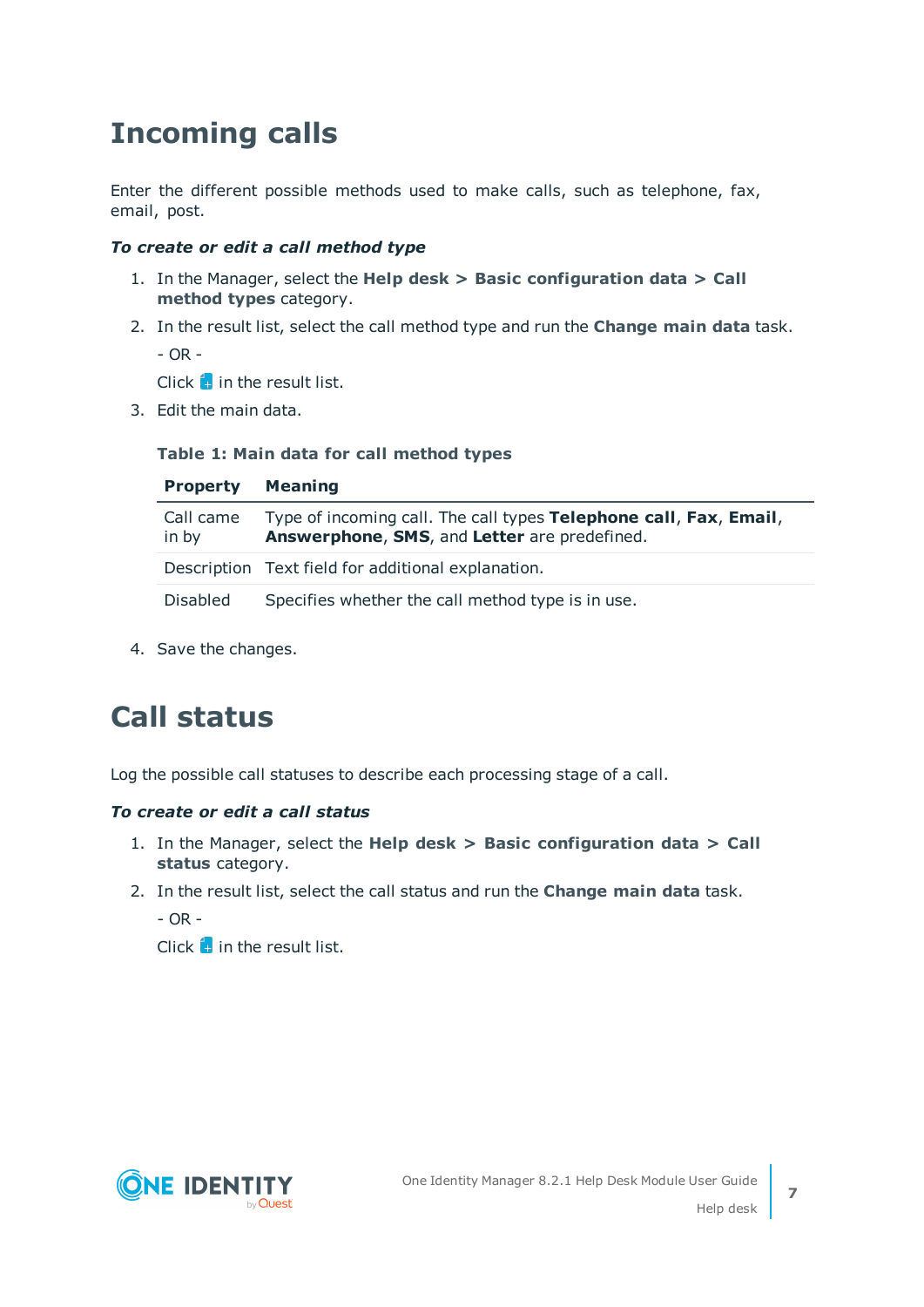### **Table 2: Call status main data**

| <b>Property</b>   | <b>Meaning</b>                                                                                                                            |
|-------------------|-------------------------------------------------------------------------------------------------------------------------------------------|
| Call status       | Type of call status The call statuses Investigating, Open, Closed,<br>Customer closed, and Customer response requested are<br>predefined. |
| Display<br>value  | Display value for the call status.                                                                                                        |
|                   | Description Text field for additional explanation.                                                                                        |
| <b>Disabled</b>   | Specifies whether the call status is in use.                                                                                              |
| Closed            | Calls with this status can no longer be processed.                                                                                        |
| Placed on<br>hold | This status temporarily stops a call from being processed.                                                                                |

<span id="page-7-0"></span>4. Save the changes.

# **Call priorities**

Enter priorities for calls if you want to grade them in order of importance.

### *To create or edit a call priority*

- 1. In the Manager, select the **Help Desk > Basic configuration data > Priorities** category.
- 2. In the result list, select the call priority and run the **Change main data** task.

- OR -

Click  $\mathbf{t}$  in the result list.

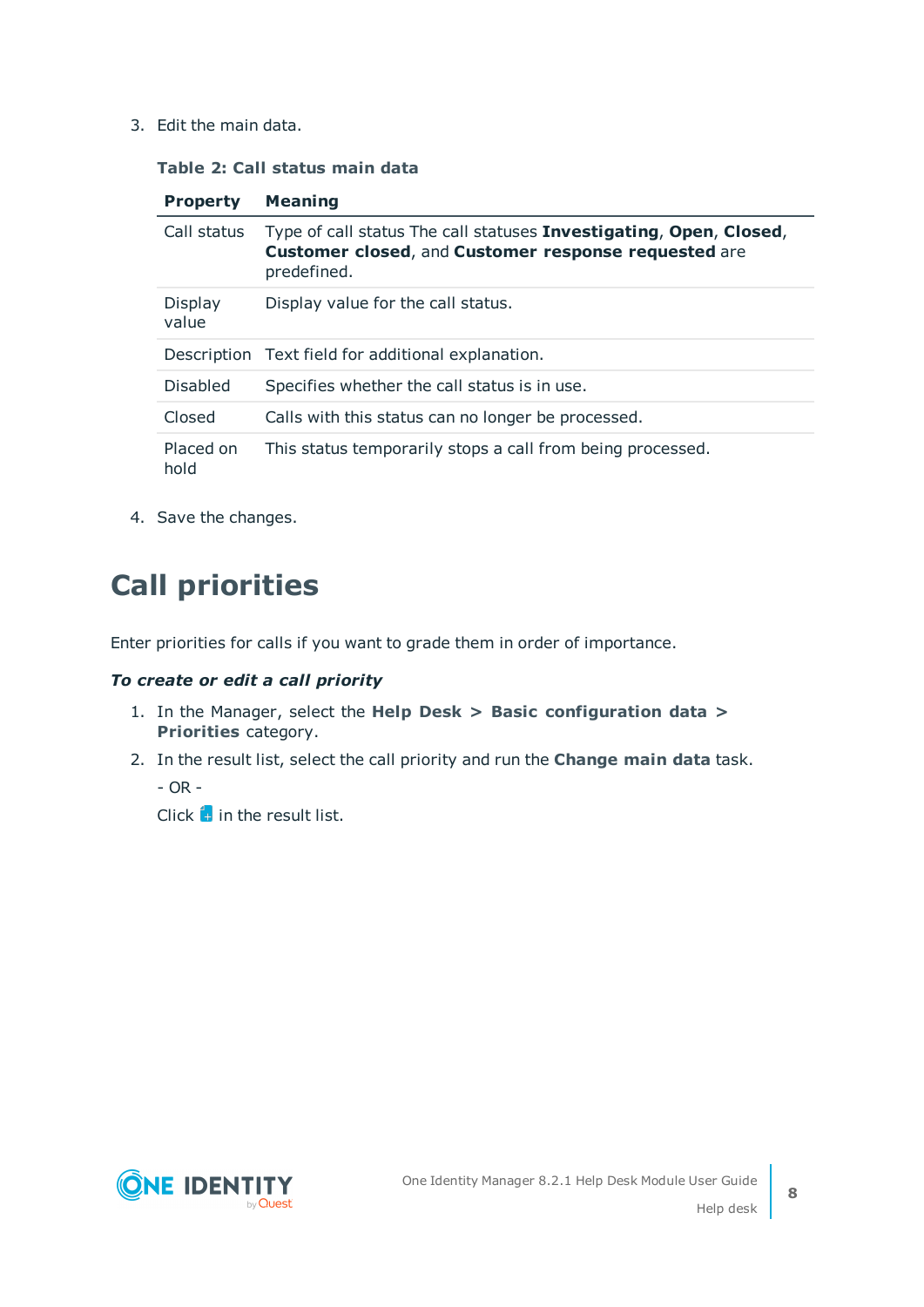### **Table 3: Call priorities main data**

| <b>Property</b>                                                                 | <b>Meaning</b>                                 |
|---------------------------------------------------------------------------------|------------------------------------------------|
| Priority<br>Name of the call priority. The following priorities are predefined: |                                                |
|                                                                                 | $\bullet$ 000: not applicable (other)          |
|                                                                                 | • <b>001</b> : Limited importance              |
|                                                                                 | $. 002:$ Minor                                 |
|                                                                                 | $\cdot$ 003: Major                             |
|                                                                                 | • 004: Very important                          |
|                                                                                 | • 005: Extremely important                     |
| Description                                                                     | Text field for additional explanation.         |
| <b>Disabled</b>                                                                 | Specifies whether the call priority is in use. |

<span id="page-8-0"></span>4. Save the changes.

# **Call types**

Enter call types if you require further categorization.

### *To create or edit a call type*

- 1. In the Manager, select the **Help desk > Basic configuration data > Call types** category.
- 2. In the result list, select the call type and run the **Change main data** task.

 $-$  OR  $-$ 

Click  $\mathbf{t}$  in the result list.

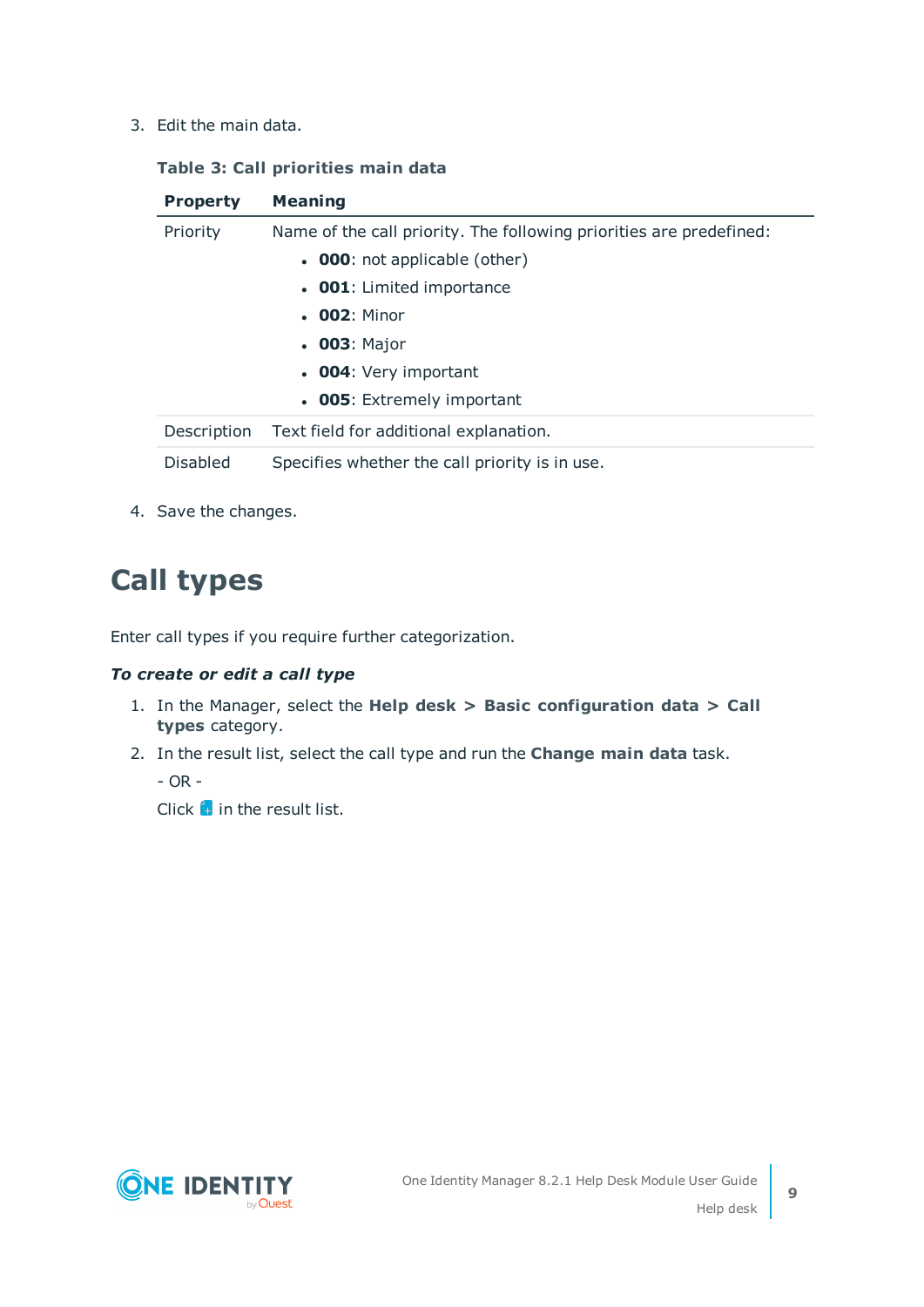### **Table 4: Call type main data**

| <b>Property</b>     | <b>Meaning</b>                                                                       |
|---------------------|--------------------------------------------------------------------------------------|
| Call type           | Type of call such as, device error, software error or operator error.                |
| Parent call<br>type | By specifying a parent call type, you build a hierarchical structure.                |
| Product             | To capture possible error types for a product, assign a product to<br>the call type. |
| Description         | Text field for additional explanation.                                               |
| <b>Disabled</b>     | Specifies whether the call type is in use.                                           |

4. Save the changes.

### **Related topics**

• [Assigning](#page-16-0) call types to products on page 17

# <span id="page-9-0"></span>**Severity codes**

Define severity for call in order to grade the level of disturbance to work through an error.

### *To create or edit a severity code*

- 1. In the Manager, select the **Help Desk > Basic configuration data > Severity** category.
- 2. In the result list, select the severity and run the **Change main data** task.

- OR -

 $Click$   $\frac{1}{2}$  in the result list.

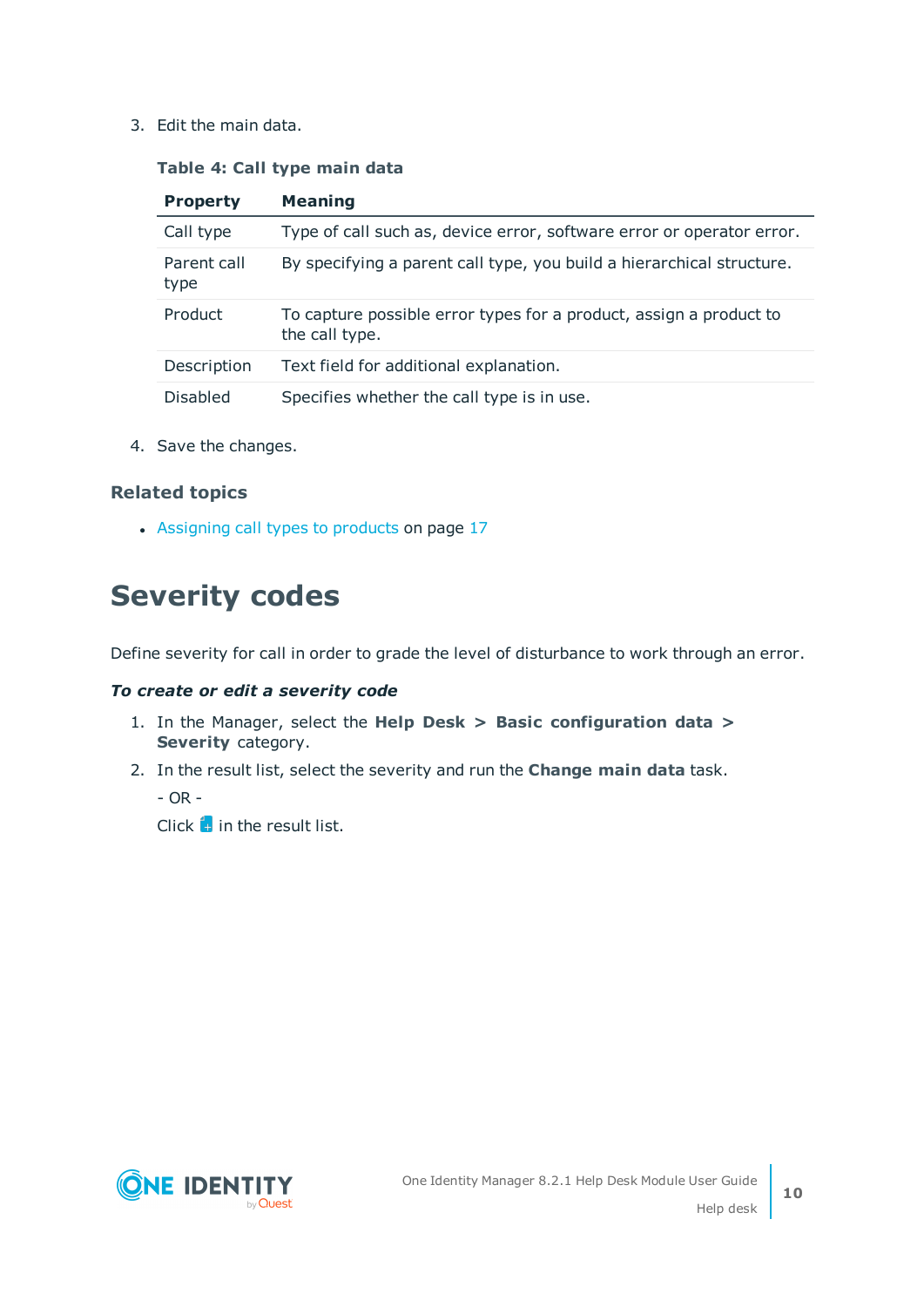### **Table 5: Main data for a severity code**

| <b>Property</b>  | <b>Meaning</b>                                                              |
|------------------|-----------------------------------------------------------------------------|
| Severity<br>code | Name of the severity code. The following severity levels are<br>predefined: |
|                  | . 000, 001, 002                                                             |
|                  | • Level 1: Critical business impact                                         |
|                  | • Level 2: Significant business impact                                      |
|                  | • Level 3: Minimal business impact                                          |
|                  | • Level 2: Nominal business impact                                          |
| Description      | Text field for additional explanation.                                      |
| <b>Disabled</b>  | Specifies whether the severity code is used.                                |

<span id="page-10-0"></span>4. Save the changes.

# **Escalation levels**

Enter escalation levels to define handling procedures for incoming calls.

### *To edit or create an escalation level*

- 1. In the Manager, select the **Help desk > Basic configuration data > Escalation levels** category.
- 2. In the result list, select the escalation level and run the **Change main data** task.
	- OR -

Click  $\frac{1}{x}$  in the result list.

3. Edit the escalation level's main data.

### **Table 6: Main data for escalation levels**

| <b>Property</b>  | <b>Meaning</b>                                    |
|------------------|---------------------------------------------------|
| Escalation level | Name of the escalation level.                     |
| Description      | Text field for additional explanation.            |
| <b>Disabled</b>  | Specifies whether the escalation level is in use. |

4. Save the changes.

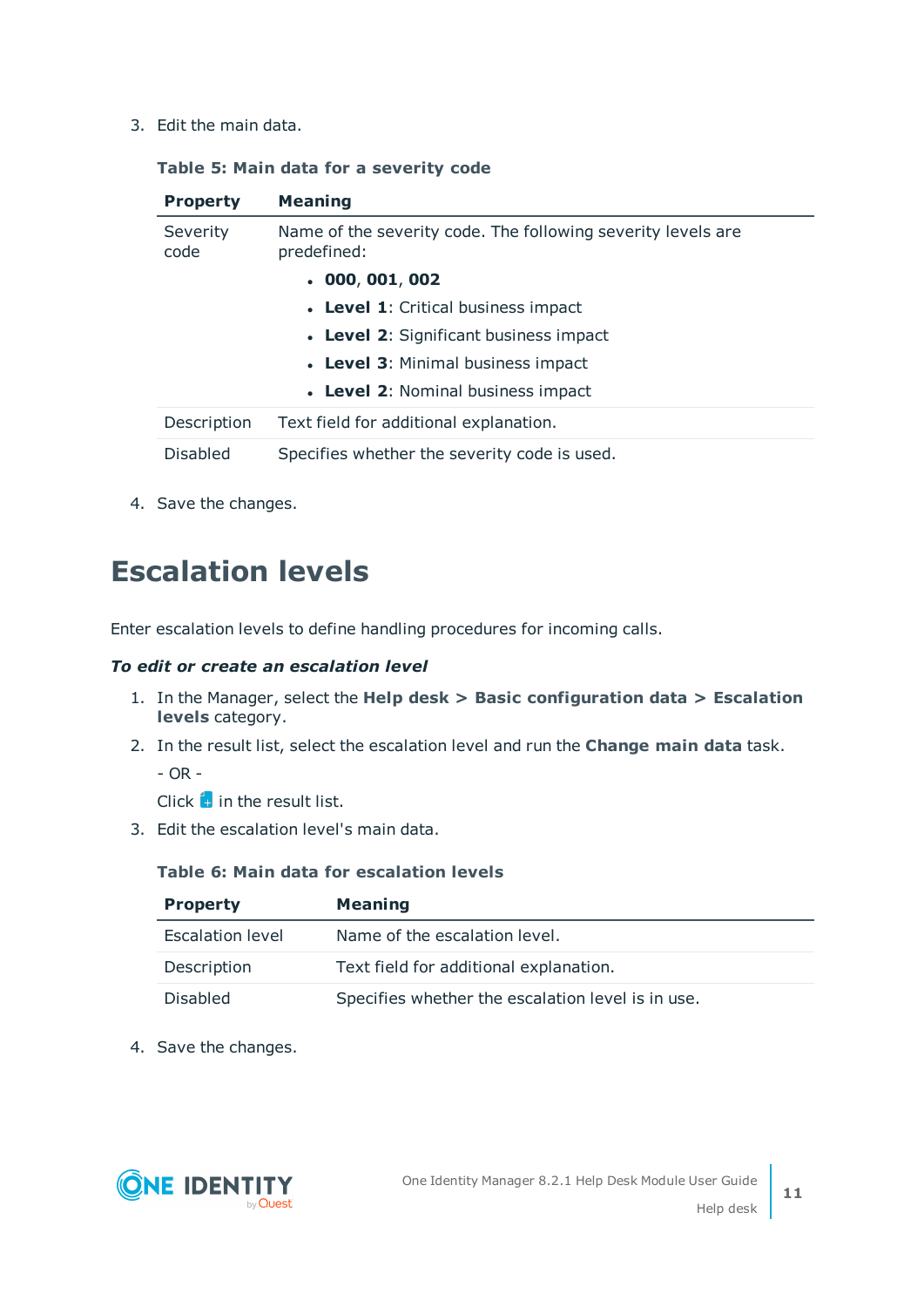# <span id="page-11-0"></span>**Escalation procedures**

The escalation level helps to define which action should be started for which call event. Actions such as, for example:

- Running CMDs or VB.Net statements
- Running SQL procedures
- Sending emails
- Entering files or logs

### *To edit or create an escalation procedure*

- 1. In the Manager, select the **Help desk > Basic configuration data > Escalation procedures** category.
- 2. In the result list, select the escalation procedure and run the **Change main data** task.

 $-$  OR  $-$ 

- Click  $\pm$  in the result list.
- 3. Edit the escalation procedure's main data.

#### **Table 7: Main data for escalation procedures**

| <b>Property</b>          | <b>Meaning</b>                                                                                                                                  |
|--------------------------|-------------------------------------------------------------------------------------------------------------------------------------------------|
| Escalation<br>procedure  | Name of the escalation procedure.                                                                                                               |
| the condition            | Calls that meet Condition that triggers the escalation level. The condition has to be<br>entered in SQL syntax for which a wizard is available. |
| Event to be<br>triggered | The menu offers all events that you defined in the Process Editor<br>in the Designer for the TroubleTicket base object.                         |

4. Save the changes.

### **Example: Escalation procedure**

If the condition specified for a call is Severity is 2 and priority is 2, the escalation procedure Check(Severity, Priority) is be triggered. A schedule checks regularly whether a call has fulfilled the defined condition. If this is the case, the escalation procedure triggers the CallPrio2 event. This causes an email to be sent to the person dealing with the call.

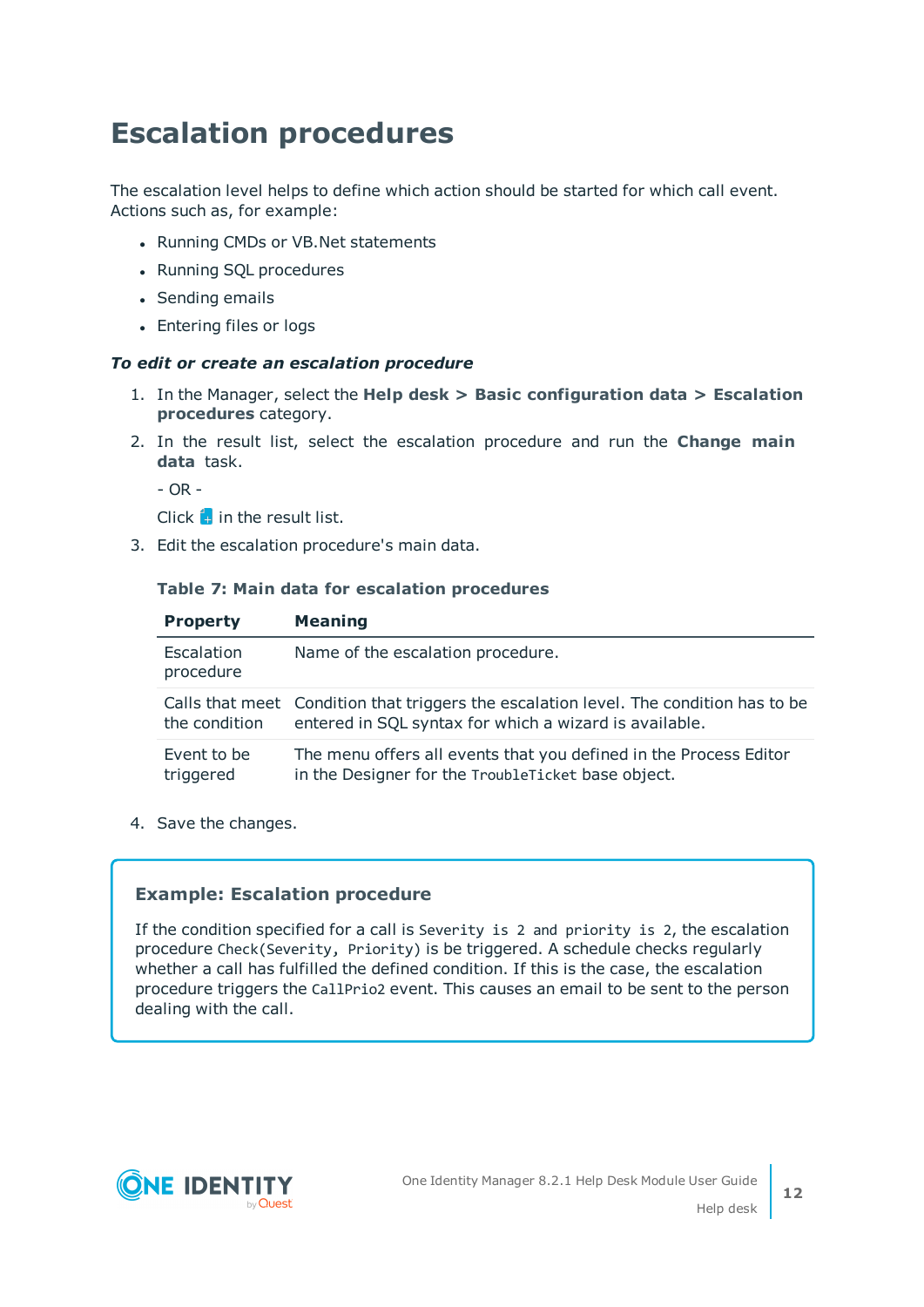| <b>Escalation procedure</b>      | Check(severity, priority)                                  |
|----------------------------------|------------------------------------------------------------|
| Calls that meet the<br>condition | ID_TroubleSeverity = $'2'$ and ID_TroublePriority =<br>יכי |
| Event to be triggered            | CallPrio <sub>2</sub>                                      |

### <span id="page-12-0"></span>**Service agreements**

A service agreement link is integrated into the help desk function that can be attached to departments, cost centers, locations, business roles, devices, and products. This allows call reaction and solution times to be determined automatically and escalation procedures that are connected to the service agreement to be triggered.

### *To create or edit a service agreements*

- 1. In the Manager, select the **Help Desk > Basic configuration data > Service agreements** category.
- 2. In the result list, select the service agreement and run the **Change main data** task.

- OR -

Click  $\mathbf{r}$  in the result list.

3. Edit the main data.

### **Table 8: Main data for service agreements**

| <b>Property</b>       | <b>Meaning</b>                                       |
|-----------------------|------------------------------------------------------|
| Service agreement     | Name of the service agreement.                       |
| Manager or supervisor | Employee responsible for the service agreement.      |
| Start date            | Date from which the service agreement applies.       |
| End date              | Date until which the service agreement applies.      |
| Response time [min]   | Reaction time in minutes after the call is received. |
| Solution time [h]     | Solution time for the call in hours.                 |
| <b>Disabled</b>       | Specifies whether the service agreement is in use.   |
| Description           | Description of the service agreement.                |

4. Save the changes.

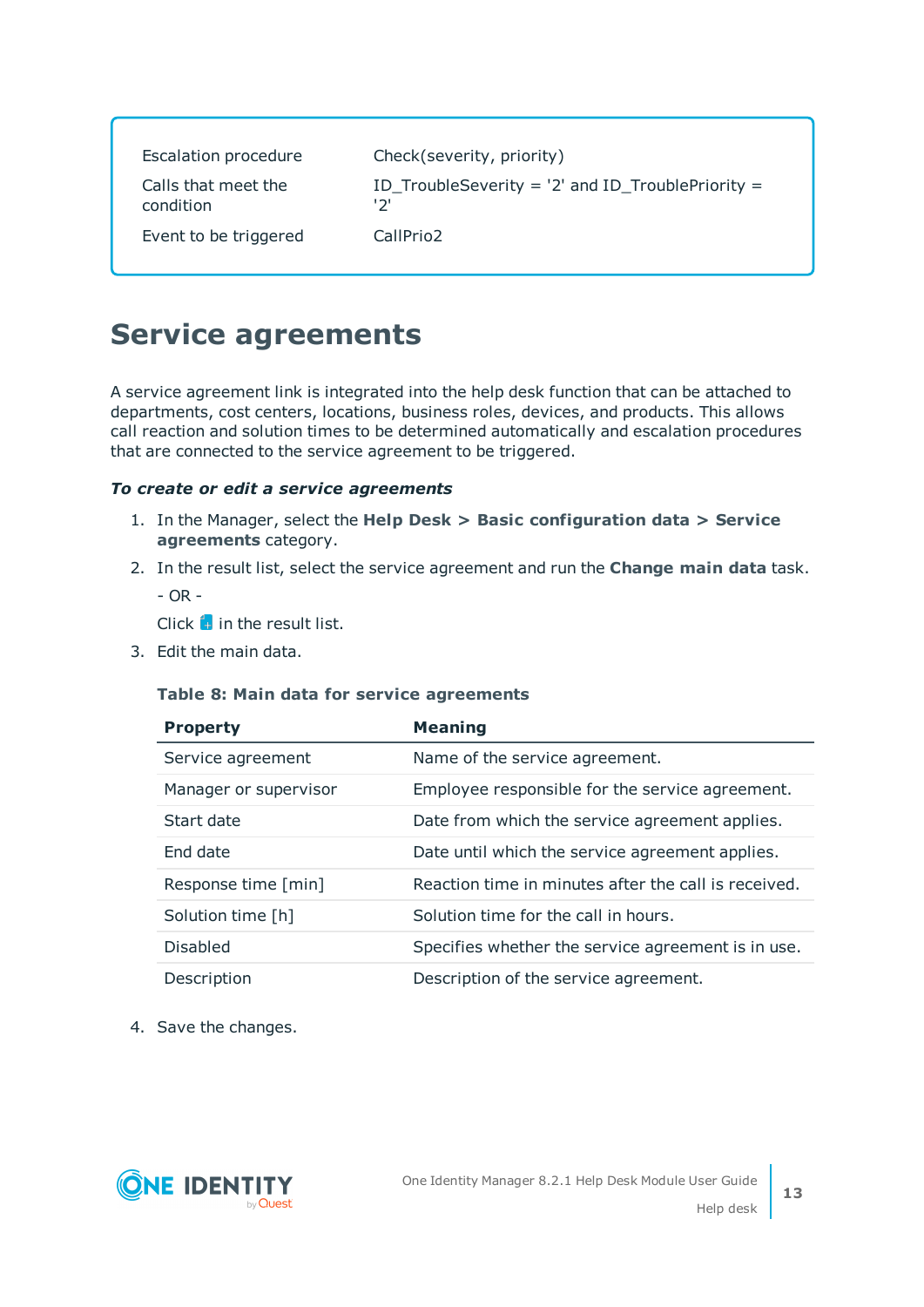### **Related topics**

- Assigning products to service [agreements](#page-13-0) on page 14
- Assigning [departments,](#page-13-1) cost centers, and locations to service agreements on page 14
- Assigning business roles to service [agreements](#page-14-0) on page 15
- Assigning escalation procedures to service [agreements](#page-14-1) on page  $15$
- Assigning devices to service [agreements](#page-15-0) on page 16

### <span id="page-13-0"></span>**Assigning products to service agreements**

### *To assign products to a service agreement*

- 1. In the Manager, select the **Help Desk > Basic configuration data > Service agreements** category.
- 2. Select the service agreement in the result list.
- 3. Select the **Assign products** task.
- 4. In the **Add assignments** pane, assign the products.

TIP: In the **Remove assignments** pane, you can remove product assignments.

### *To remove an assignment*

- Select the product and double-click  $\bigcirc$ .
- <span id="page-13-1"></span>5. Save the changes.

### **Assigning departments, cost centers, and locations to service agreements**

### *To assign departments, cost centers, and locations to a service agreement*

- 1. In the Manager, select the **Help Desk > Basic configuration data > Service agreements** category.
- 2. Select the service agreement in the result list.
- 3. Select the **Assign organizations** task.

In the **Add assignments** pane, assign the organizations:

- <sup>l</sup> On the **Departments** tab, assign departments.
- **.** On the **Locations** tab, assign locations.
- <sup>l</sup> On the **Cost centers** tab, assign cost centers.

TIP: In the **Remove assignments** pane, you can remove assigned organizations.

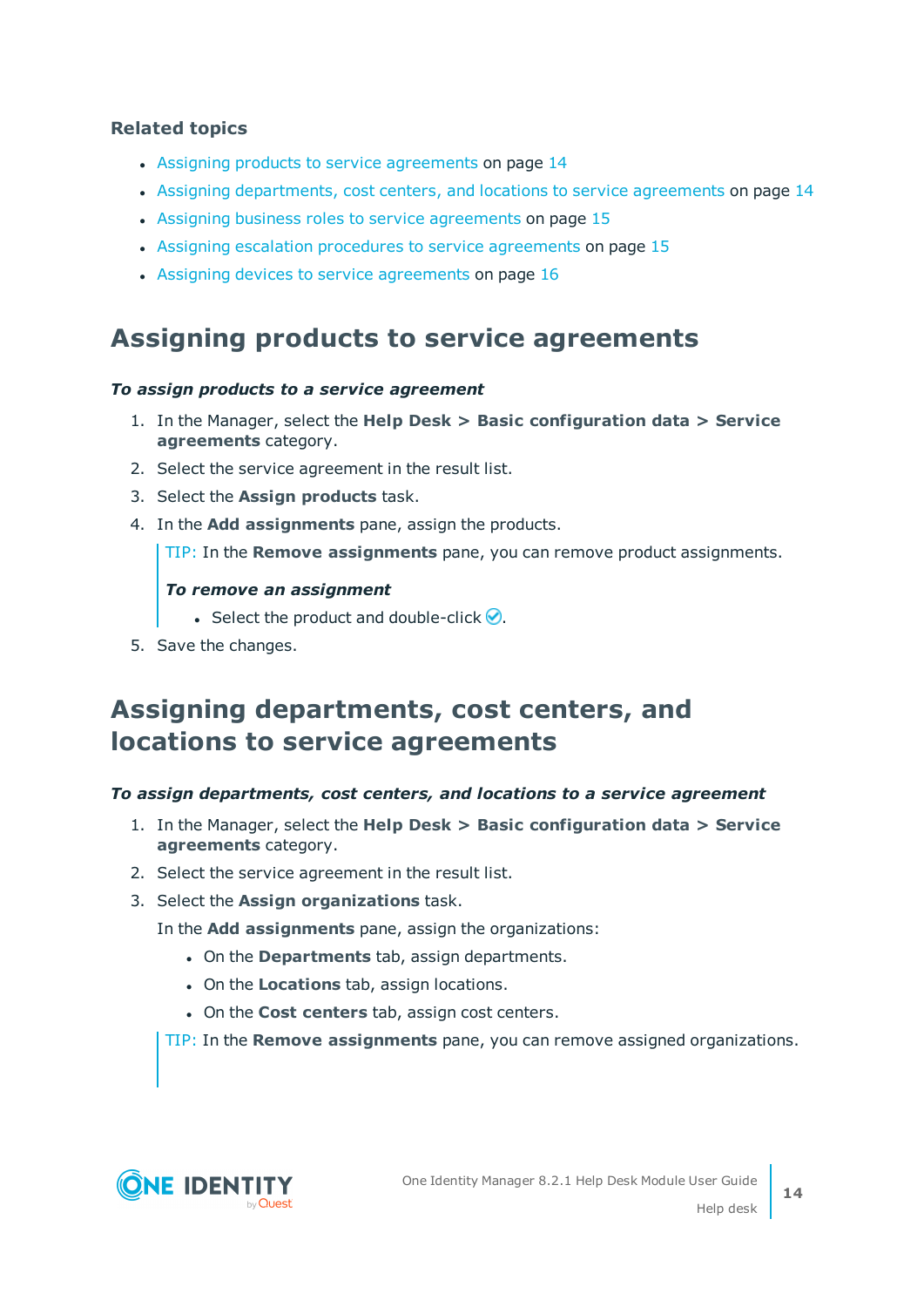### *To remove an assignment*

- **Select the organization and double-click**  $\bigcirc$ **.**
- <span id="page-14-0"></span>4. Save the changes.

### **Assigning business roles to service agreements**

NOTE: This function is only available if the Business Roles Module is installed.

### *To assign business roles to a service agreement*

- 1. In the Manager, select the **Help Desk > Basic configuration data > Service agreements** category.
- 2. Select the service agreement in the result list.
- 3. Select the **Assign business roles** task.

In the **Add assignments** pane, select the role class and assign business roles.

TIP: In the **Remove assignments** pane, you can remove assigned business roles.

### *To remove an assignment*

- **Select the business role and double-click .**
- <span id="page-14-1"></span>4. Save the changes.

### **Assigning escalation procedures to service agreements**

### *To assign escalation procedures to a service agreement*

- 1. In the Manager, select the **Help Desk > Basic configuration data > Service agreements** category.
- 2. Select the service agreement in the result list.
- 3. Select the **Assign escalation procedures** task.
- 4. In the **Add assignments** pane, assign the escalation procedures.

TIP: In the **Remove assignments** pane, you can remove the escalation procedure assignments.

### *To remove an assignment*

- **Select the escalation procedure and double-click**  $\bigcirc$ **.**
- 5. Save the changes.

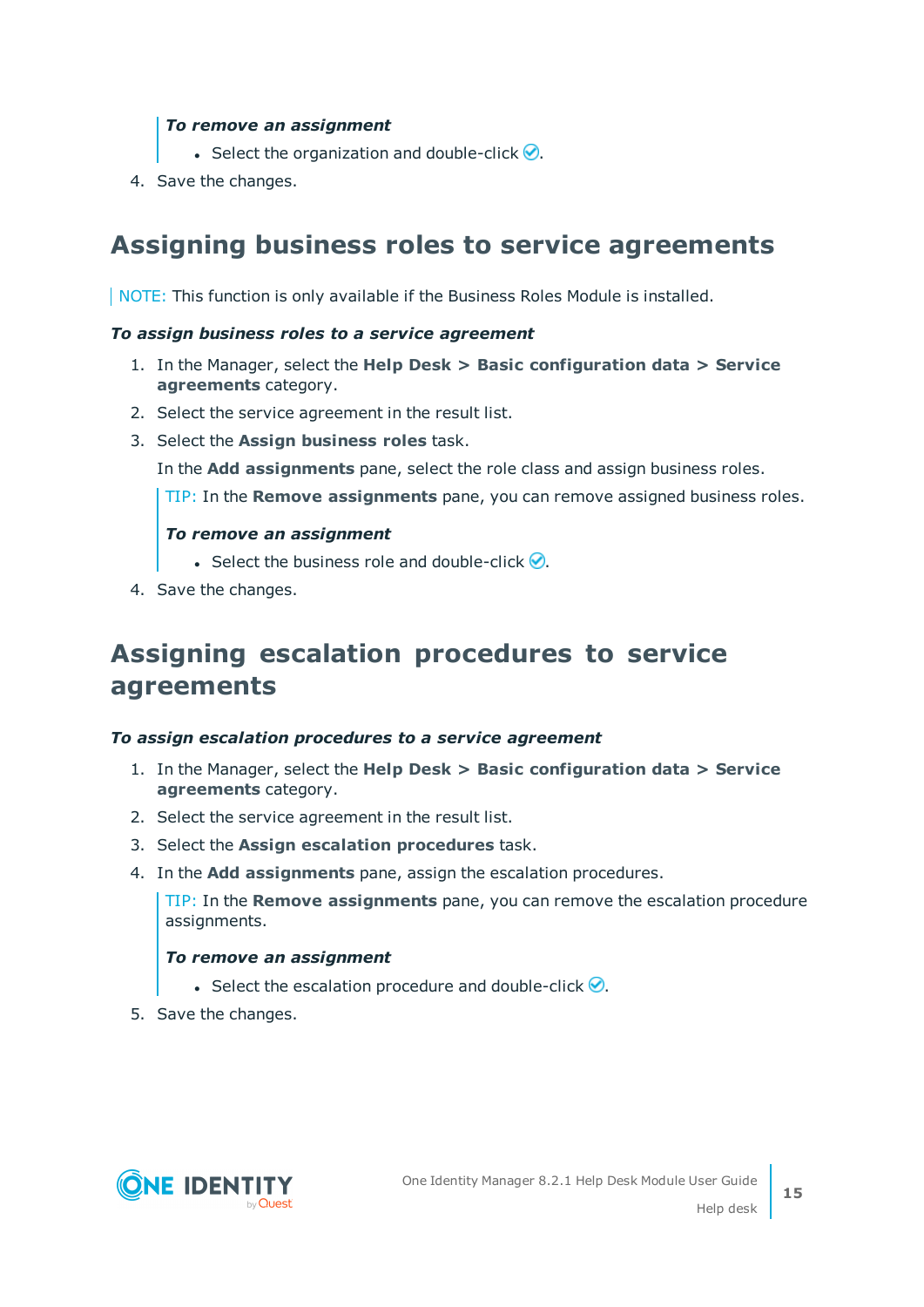### <span id="page-15-0"></span>**Assigning devices to service agreements**

### *To assign a device to a service agreement*

- 1. In the Manager, select the **Help Desk > Basic configuration data > Service agreements** category.
- 2. Select the service agreement in the result list.
- 3. Select the **Assign devices** task.
- 4. In the **Add assignments** pane, assign the devices.

TIP: In the **Remove assignments** pane, you can remove the device assignments.

### *To remove an assignment*

- **Select the device and double-click .**
- <span id="page-15-1"></span>5. Save the changes.

# **Products**

Calls taken by default in the One Identity Manager are about devices and workdesks. You can set up products to, for example, enter calls for software, resources, and also departments, cost centers, locations.

### *To create or edit a product*

- 1. In the Manager, select the category **Help desk > Basic configuration data > Products**.
- 2. In the result list, select the product and run the **Change main data** task.

- OR -

 $Click \frac{1}{4}$  in the result list.

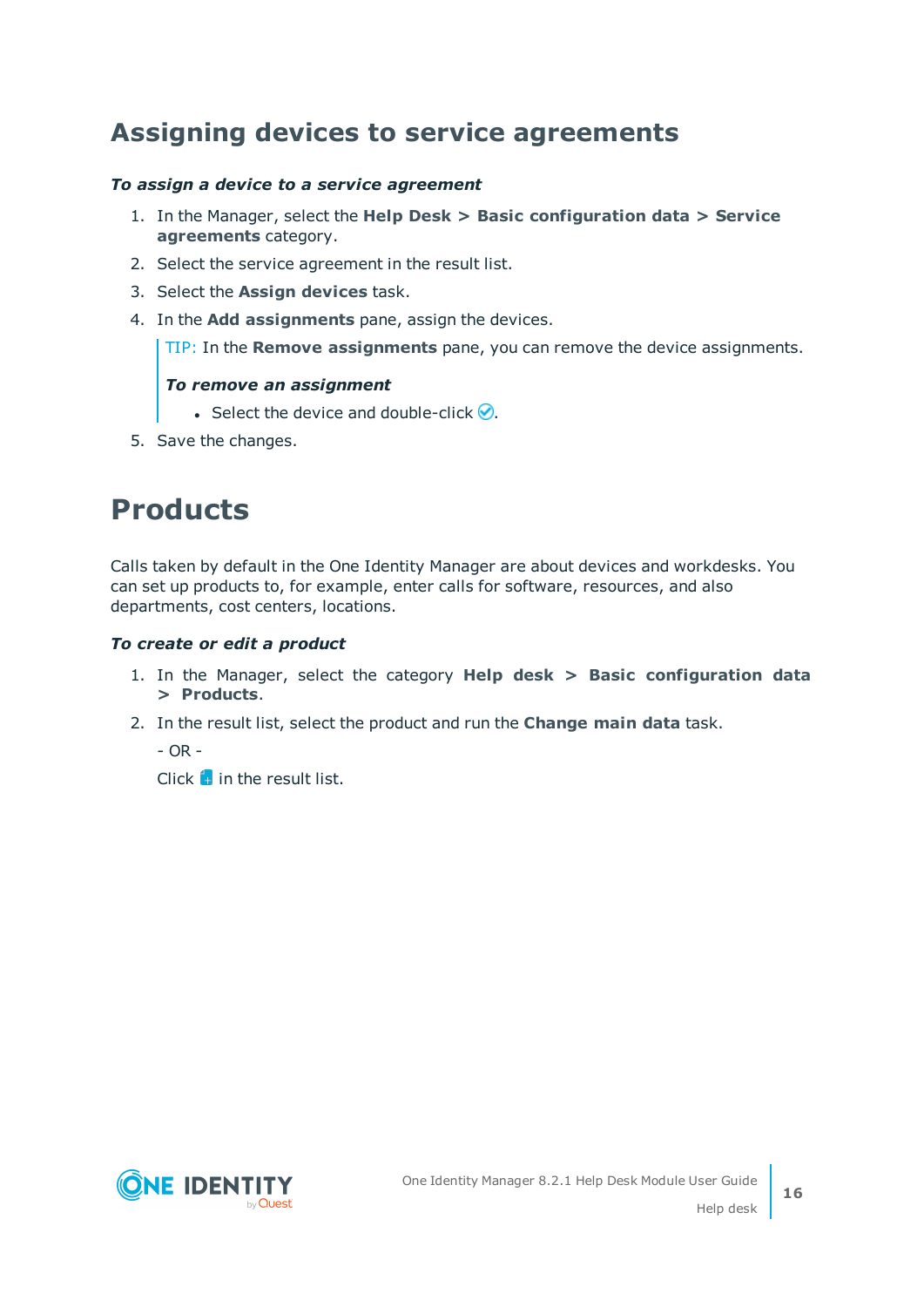### **Table 9: Product main**

| <b>Property</b>                            | <b>Meaning</b>                                                                |
|--------------------------------------------|-------------------------------------------------------------------------------|
| Product                                    | Name of the product.                                                          |
| Request level                              | Claim that the product makes on the call processing,<br>as a numerical value. |
| Product manager                            | Employee responsible for the product.                                         |
| Description                                | Text field for additional explanation.                                        |
| Disabled                                   | Specifies whether the product is in use.                                      |
| Spare option no. 01-Spare<br>option no. 05 | You can use the options to define other proprietary<br>product labels.        |

4. Save the changes.

### **Related topics**

- [Assigning](#page-16-0) call types to products on page 17
- Assigning service [agreements](#page-17-0) to product on page  $18$

### <span id="page-16-0"></span>**Assigning call types to products**

### *To assign call types to a product*

- 1. In the Manager, select the category **Help desk > Basic configuration data > Products**.
- 2. Select an object in the result list.
- 3. Select the **Assign call types** task.
- 4. In the **Add assignments** pane, assign call types.

TIP: In the **Remove assignments** pane, you can remove call type assignments.

### *To remove an assignment*

- Select the call type and double-click  $\bigcirc$ .
- 5. Save the changes.

### **Related topics**

• Call [types](#page-8-0) on page 9

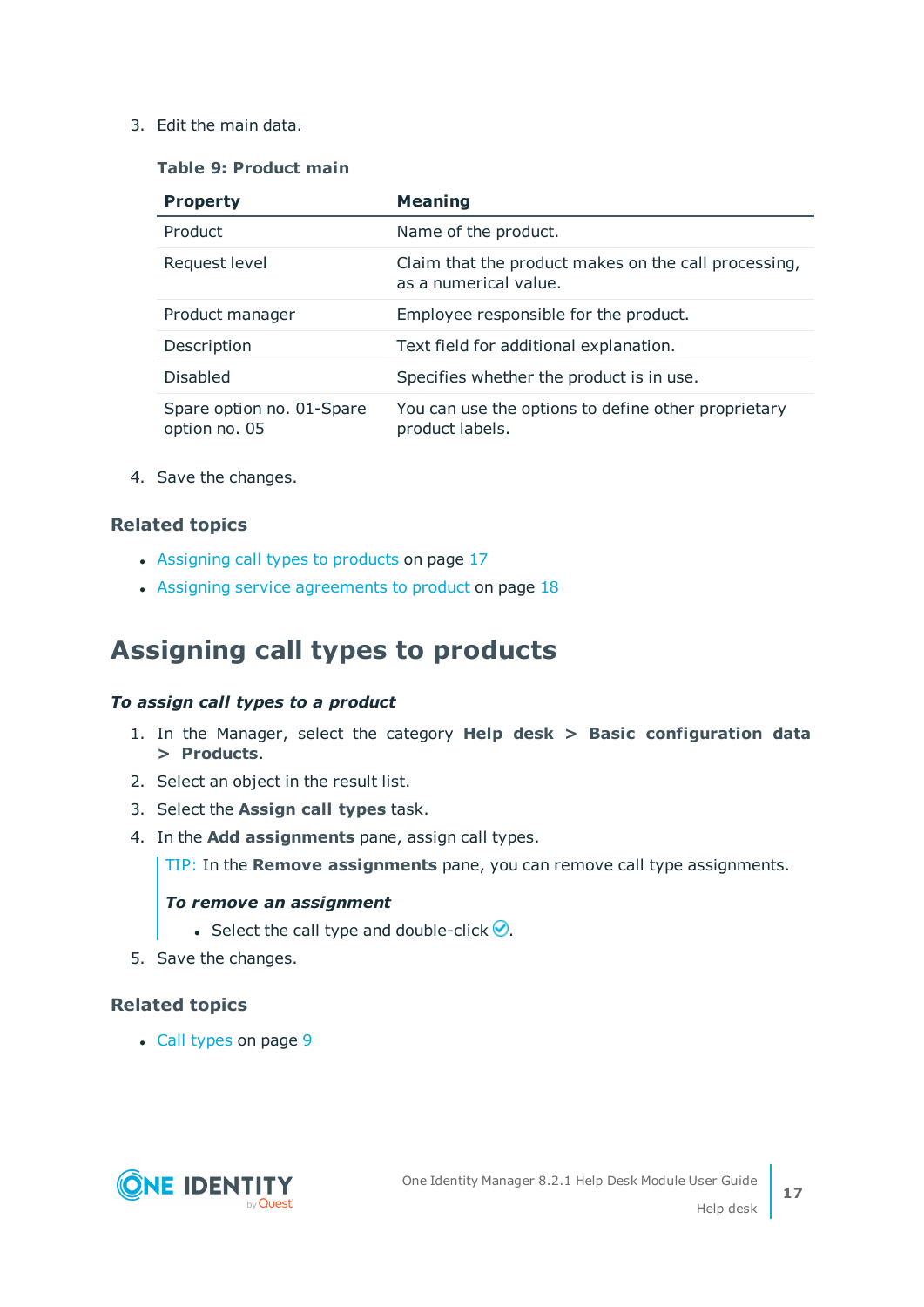### <span id="page-17-0"></span>**Assigning service agreements to product**

### *To assign service agreements to a product*

- 1. In the Manager, select the category **Help desk > Basic configuration data > Products**.
- 2. Select an object in the result list.
- 3. Select the **Assign service agreements** task.
- 4. In the **Add Assignments** pane, assign the service agreements.

TIP: In the **Remove assignments** pane, you can remove service agreements assignments.

### *To remove an assignment*

- **Select the service agreement and double-click**  $\odot$ **.**
- 5. Save the changes.

### **Related topics**

• Assigning products to service [agreements](#page-13-0) on page 14

# <span id="page-17-1"></span>**Support staff and teams**

Set up the support staff and support teams that require permissions form the help desk to create and edit calls. Support teams should be seen as virtual help desk support that is available for responding to calls. Assign the staff to the support teams. Membership in support teams determines the calls displayed for the currently logged in help desk staff member. All the calls that a staff member has processed, and the calls that other members of their support team have processed, are displayed.

The help desk login has to take place through an employee related authentication module. Thus support staff who are going work on the help desk are issued with a system user. **viHelpdesk** is supplied as the default system user. This system user has the necessary permissions and the user interface to use the Manager to access the help desk resources in the One Identity Manager database.

### **Detailed information about this topic**

- Setting up [support](#page-18-0) staff on page 19
- [Creating](#page-18-1) and editing support teams on page 19
- Adding staff to [support](#page-20-0) teams on page 21

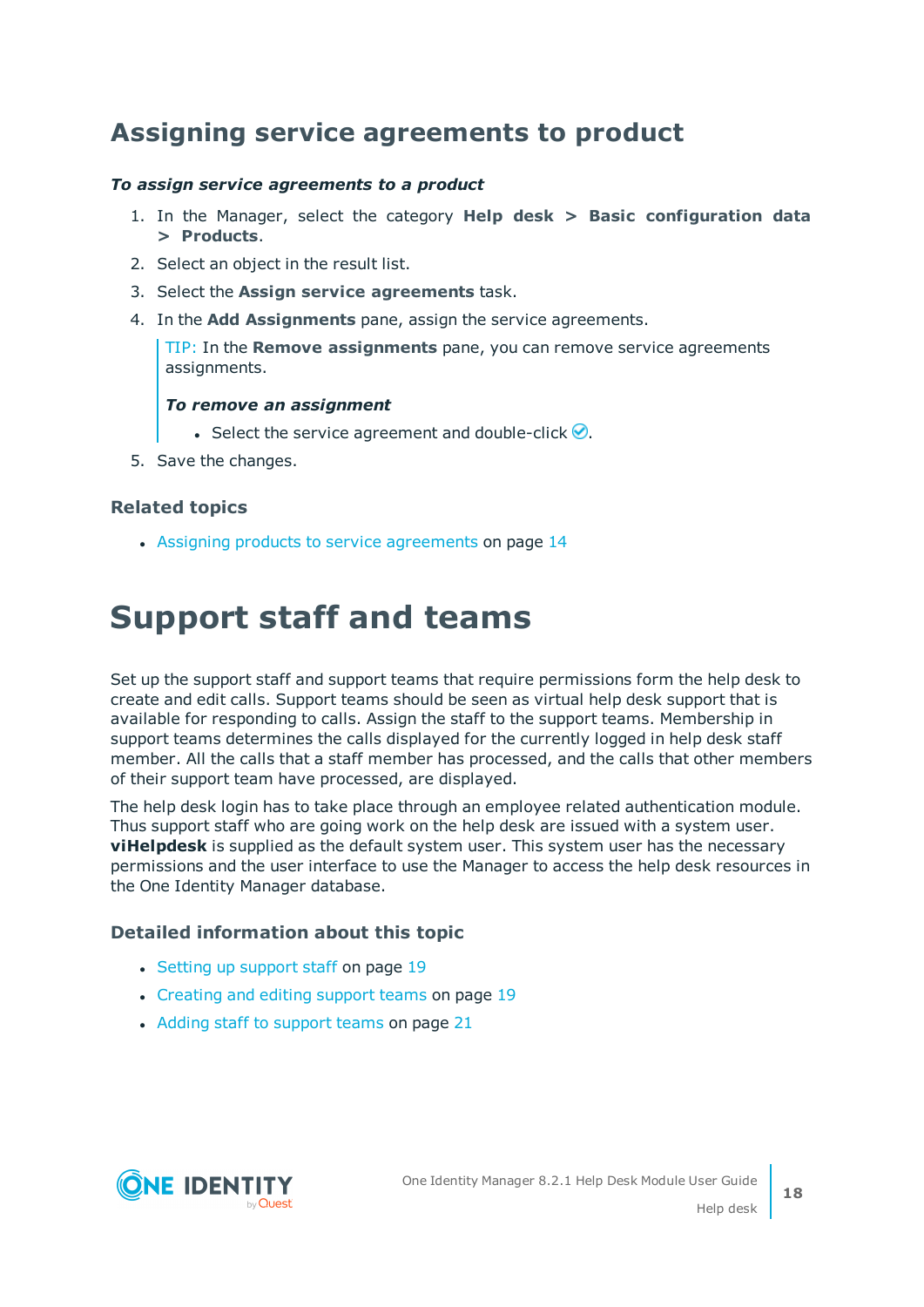# <span id="page-18-0"></span>**Setting up support staff**

### *To edit support staff main data*

- 1. In the Manager, select the **Employees > Employees** category.
- 2. Select an employee in the result list and run the **Change main data** task.
- 3. Change to the **Miscellaneous** tab.
	- a. Set the **Help desk employee** option.
	- b. In the **System user** menu, select the **viHelpdesk** option.
	- c. Check the **Default email address**.
- 4. Save the changes.

NOTE: Each employee is shown in the **Help Desk > Basic configuration data > Staff** category and can be edited there.

### **Related topics**

• Adding staff to [support](#page-20-0) teams on page 21

# <span id="page-18-1"></span>**Creating and editing support teams**

### *To create and edit a support team*

- 1. In the Manager, select the **Help desk > Basic configuration data > Support team** category.
- 2. In the result list, select the support team and run the **Change main data** task.

 $- OR -$ 

Click  $\pm$  in the result list.

- 3. Enter the required data on the main data form.
- 4. Save the changes.

### **Detailed information about this topic**

- [General](#page-19-0) main data for support teams on page 20
- [Organizational](#page-19-1) main data for support teams on page 20
- Custom main data for [support](#page-19-2) teams on page 20
- Adding staff to [support](#page-20-0) teams on page 21

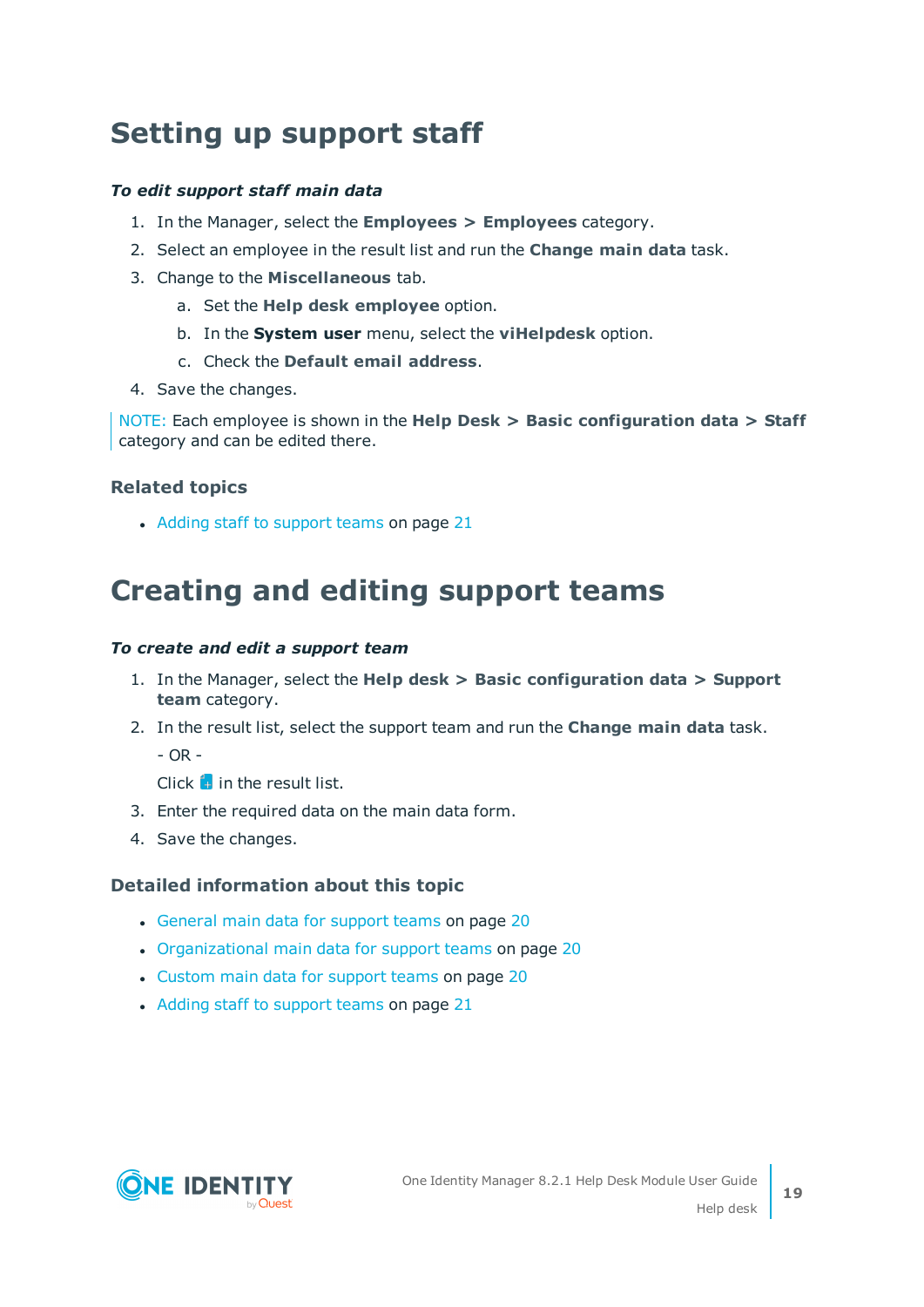# <span id="page-19-0"></span>**General main data for support teams**

Enter the following data on the **General** tab.

|  |  |  |  |  |  |  | Table 10: General main data of a support team |  |
|--|--|--|--|--|--|--|-----------------------------------------------|--|
|--|--|--|--|--|--|--|-----------------------------------------------|--|

| <b>Property</b>  | <b>Description</b>                                                                                                |  |
|------------------|-------------------------------------------------------------------------------------------------------------------|--|
| Display<br>name  | The display name is used to display the group in the One Identity Manager<br>tools user interface.                |  |
| Email<br>address | Support team's email address.                                                                                     |  |
| group            | Name of the group.                                                                                                |  |
| Description      | Text field for additional explanation.                                                                            |  |
| Deactivated      | Specifies whether the support team in is use. Set this option if you want to<br>block usage by this support team. |  |

### <span id="page-19-1"></span>**Organizational main data for support teams**

Enter the following main data on the **Organizational** tab.

| <b>Property</b> | <b>Description</b>                         |
|-----------------|--------------------------------------------|
| Department      | Department to which the team is assigned.  |
| Location        | Location to which the team is assigned.    |
| Cost center     | Cost center to which the team is assigned. |
| Office mailbox  | Office mailbox.                            |

## <span id="page-19-2"></span>**Custom main data for support teams**

|  |  |  |  |  |  |  | Table 12: Custom main data for a support team |  |
|--|--|--|--|--|--|--|-----------------------------------------------|--|
|--|--|--|--|--|--|--|-----------------------------------------------|--|

| <b>Property</b>    | <b>Description</b>                                            |
|--------------------|---------------------------------------------------------------|
| Spare field no. 01 | Additional company-specific information. Use the Designer to  |
| Spare field no.    | customize display names, formats, and templates for the input |
| 10                 | fields.                                                       |

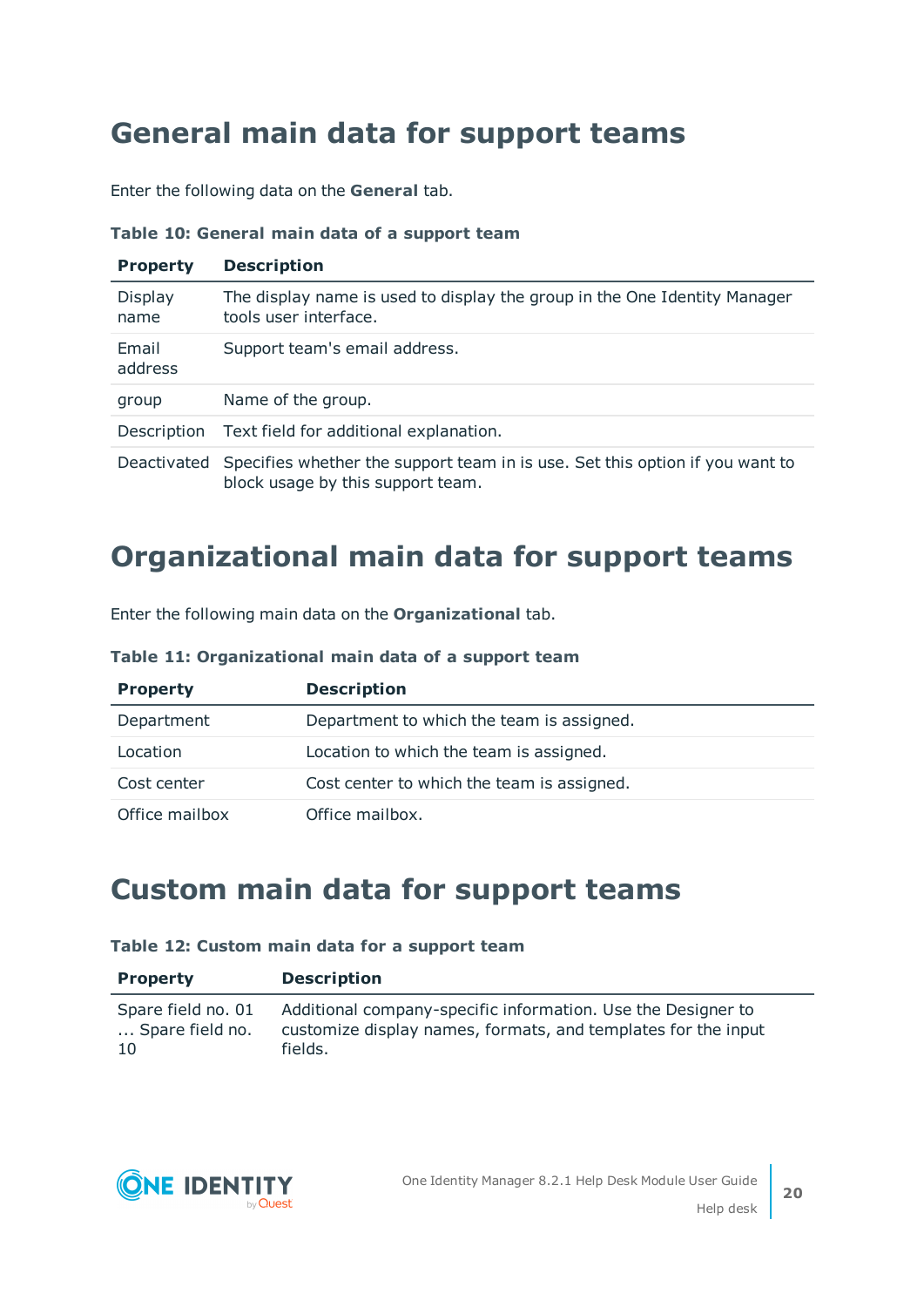# <span id="page-20-0"></span>**Adding staff to support teams**

### *To add staff to a support team*

- 1. In the Manager, select the **Help desk > Basic configuration data > Support team** category.
- 2. Select the support team in the result list and run the **Assign employees** task.

In the **Add assignments** pane, add employees.

TIP: In the **Remove assignments** pane, you can remove assigned employees.

### *To remove an assignment*

- Select the employee and double-click  $\bigcirc$ .
- 3. Save the changes.

### **Related topics**

- Setting up [support](#page-18-0) staff on page 19
- [Creating](#page-18-1) and editing support teams on page 19

# <span id="page-20-1"></span>**Handling calls**

Calls can be added for:

- Employees that reports the problem
- Products that have contract conditions specified
- Device that caused the problem
- Workdesk that caused the problem

In the Manager, calls are filtered in the **Helpdesk** category according to different criteria. The logged in support team member views all the calls they have to process and as well as the calls of their support team.

There are also filters defined that trigger particular actions when they come into effect, for example, checking call activity. If the specified time limit is exceeded, the call wanders from the **In limit** filter to the **At the limit** filter and so on. You can implement companyspecific filters. These do not have a time limit but can refer to priorities, status, products, problem type or a member of support.

### **Detailed information about this topic**

- [Entering](#page-21-0) and editing calls on page 22
- Creating call [attachments](#page-25-1) on page 26
- Creating and [displaying](#page-26-0) call history on page 27

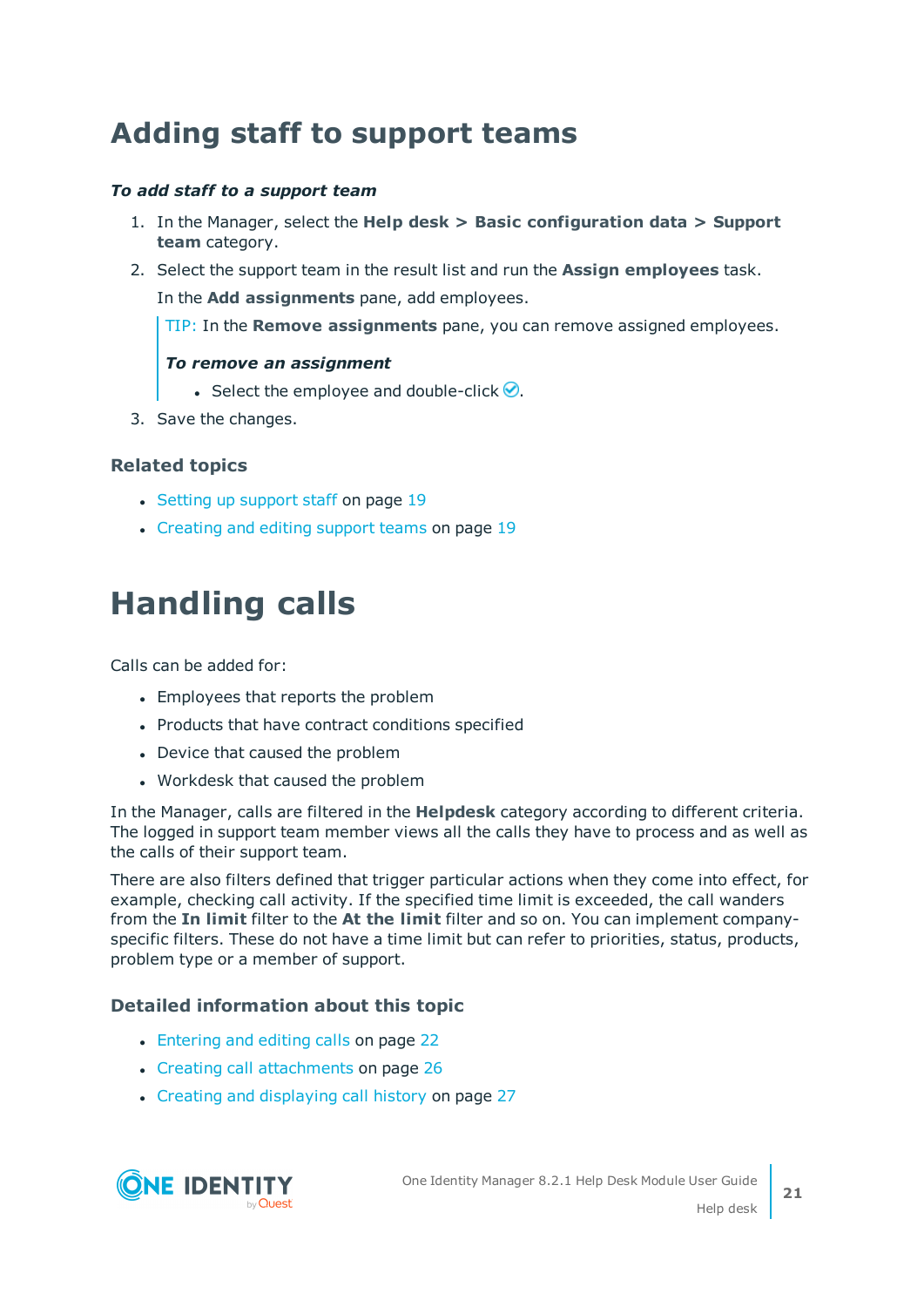- Creating a [knowledge](#page-26-1) base on page 27
- [Calculating](#page-28-0) reaction and solution times of calls on page 29
- [Determining](#page-29-0) time and effort for calls on page 30
- Basic data for logging and [processing](#page-4-1) calls on page 5

# <span id="page-21-0"></span>**Entering and editing calls**

### *To create a call*

- 1. In the Manager, select the **Helpdesk** category and choose a filter.
- 2. Click  $\frac{1}{2}$  in the result list.
- 3. Edit the main data.
- 4. Save the changes.

### *To edit a call*

- 1. In the Manager, select the **Helpdesk** category and choose a filter.
- 2. In the result list, select the call and run the **Change main data** task.
- 3. Edit the main data.
- 4. Save the changes.

### **Detailed information about this topic**

- [General](#page-21-1) main data for calls on page 22
- Solution [descriptions](#page-23-0) for calls on page 24
- [Contact](#page-24-0) partner for calls on page 25
- [Custom](#page-25-0) main data for calls on page 26

### <span id="page-21-1"></span>**General main data for calls**

NOTE: When a call is added an internal call number is issued. A display name is created from the call number and the name of the employee that logged the call. The call can be found in the different user interface filters by using this name.

Enter the following data on the **General** tab.

### **Table 13: General main data of a call**

### **Property Description**

Date Time when the call was logged. The date that the call was entered is the

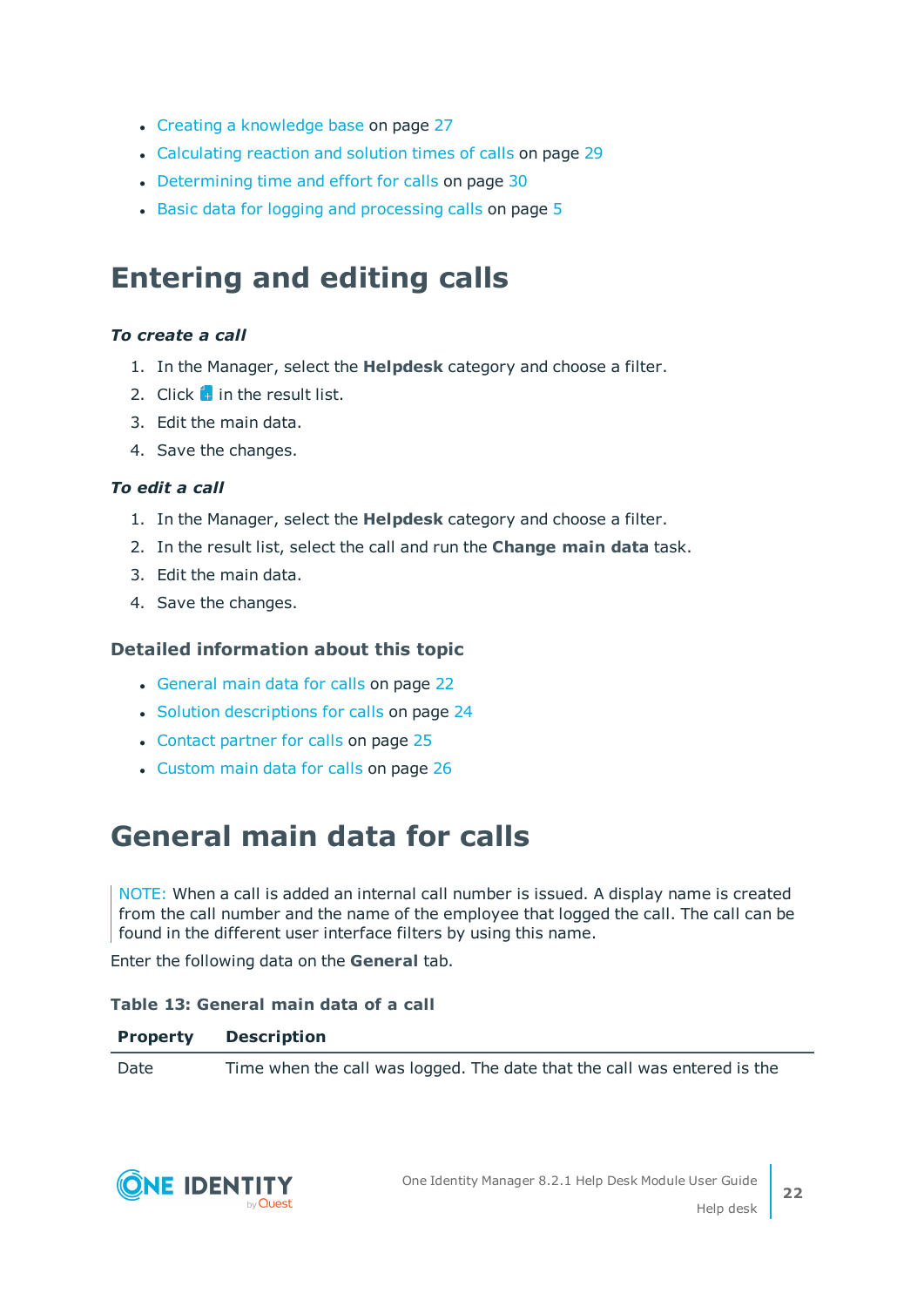| <b>Property</b>                 | <b>Description</b>                                                                                                                                                   |
|---------------------------------|----------------------------------------------------------------------------------------------------------------------------------------------------------------------|
|                                 | current date.                                                                                                                                                        |
| Reported by                     | Employee that reported the problem.                                                                                                                                  |
| Phone                           | Employee's telephone number.                                                                                                                                         |
| product                         | Product for which the call was logged.                                                                                                                               |
| <b>Staff</b>                    | Support. The employee that is currently logged in is entered as help desk<br>support for this call. This however, can be changed.                                    |
|                                 | NOTE: If the support is deleted from the database at a later date, then a<br>backup of the calls for this support is shown. The calls can no longer be<br>processed. |
| Call status                     | Status of the call. The call statuses Investigating, Open, Closed,<br>Customer closed, and Customer response requested are predefined.                               |
| Calls<br>received               | Type of call received. The call types Telephone call, Fax, Email,<br>Answerphone, SMS, and Letter are predefined.                                                    |
| To solve by                     | Time by which to resolve the call.                                                                                                                                   |
| Respond by                      | Time by which to respond to the call.                                                                                                                                |
| Description                     | Problem description.                                                                                                                                                 |
| Measure                         | Measures put in place.                                                                                                                                               |
| Call type                       | Type of call such as, device error, software error or operator error.                                                                                                |
| Workdesk                        | Workdesk that caused the problem.                                                                                                                                    |
| Device                          | Device that caused the problem.                                                                                                                                      |
| Cost center                     | Cost center for booking.                                                                                                                                             |
| External<br>escalation<br>level | Name of the escalation level.                                                                                                                                        |
| Internal<br>escalation<br>level | Name of the escalation level.                                                                                                                                        |
| Severity                        | Name of the severity code. The following severity levels are predefined:                                                                                             |
|                                 | . 000, 001, 002                                                                                                                                                      |
|                                 | • Level 1: Critical business impact                                                                                                                                  |
|                                 | • Level 2: Significant business impact                                                                                                                               |
|                                 | • Level 3: Minimal business impact                                                                                                                                   |
|                                 | • Level 2: Nominal business impact                                                                                                                                   |

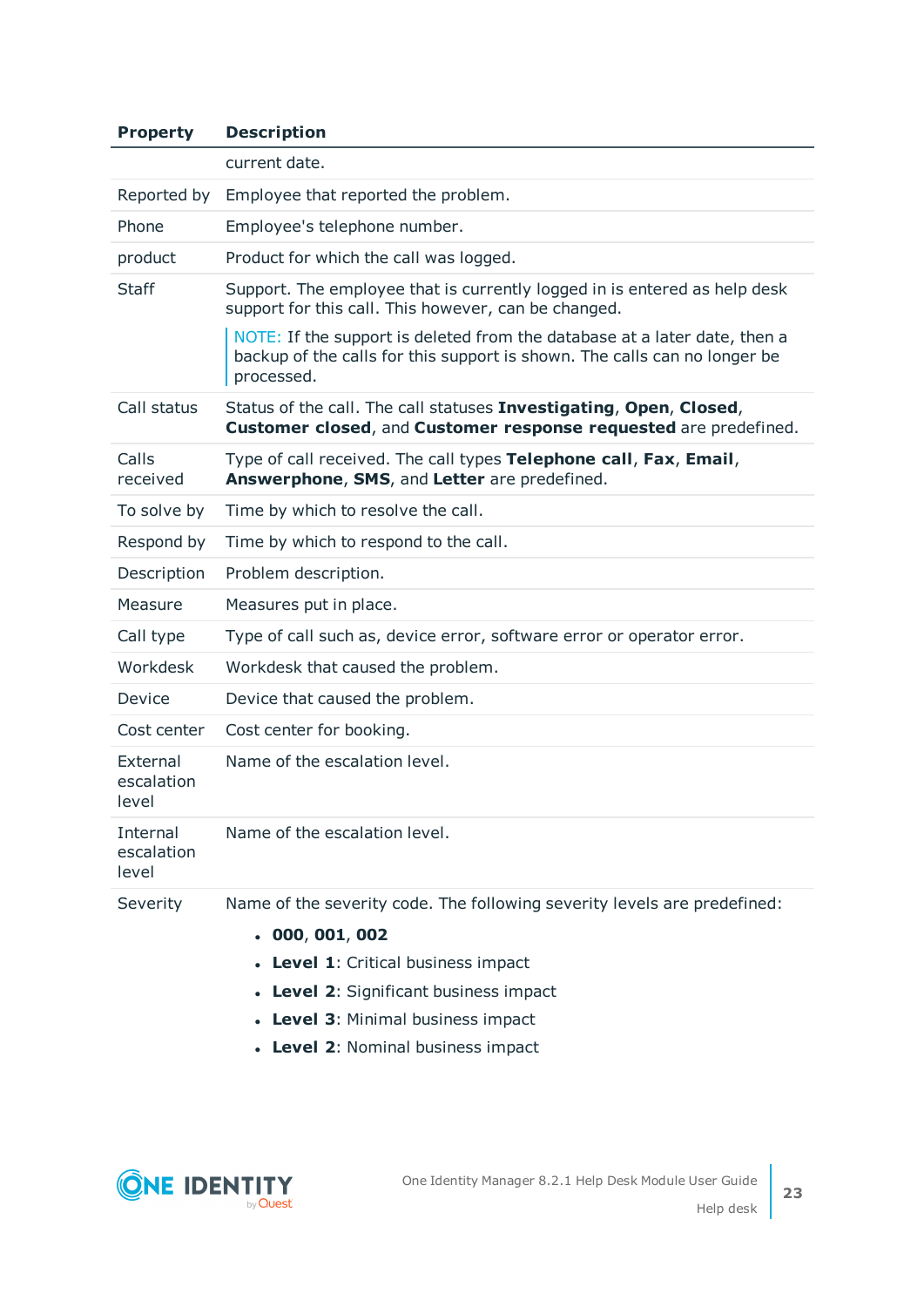| <b>Property</b>               | <b>Description</b>                                                                             |
|-------------------------------|------------------------------------------------------------------------------------------------|
| Priority                      | Name of the call priority. The following priorities are predefined:                            |
|                               | • 000: not applicable (other)                                                                  |
|                               | <b>001</b> : Limited importance<br>$\bullet$                                                   |
|                               | $. 002:$ Minor                                                                                 |
|                               | • 003: Major                                                                                   |
|                               | <b>004</b> : Very important                                                                    |
|                               | <b>005</b> : Extremely important<br>$\bullet$                                                  |
| Placed on<br>hold on          | Date on which the call was put on hold.                                                        |
| Max. on<br>hold [days]        | Maximum number of days a call can remain in hold status.                                       |
| Call added<br>to<br>thesaurus | Specifies whether the call was added to the knowledge base.                                    |
| Main call<br>active           | Main call for this call.                                                                       |
| Main call                     | Specifies whether this call the main call. You can reference all other calls<br>the main call. |

### **Related topics**

- [Calculating](#page-28-0) reaction and solution times of calls on page 29
- Creating a [knowledge](#page-26-1) base on page 27
- Basic data for logging and [processing](#page-4-1) calls on page  $5$

## <span id="page-23-0"></span>**Solution descriptions for calls**

Enter the following data on the **Solution** tab.

### **Table 14: Main data for solution description**

| <b>Property</b>      | <b>Description</b>                          |
|----------------------|---------------------------------------------|
| Problem<br>solution  | Description of the solution to the problem. |
| Employees<br>on-site | Employee who can provide on-site support.   |

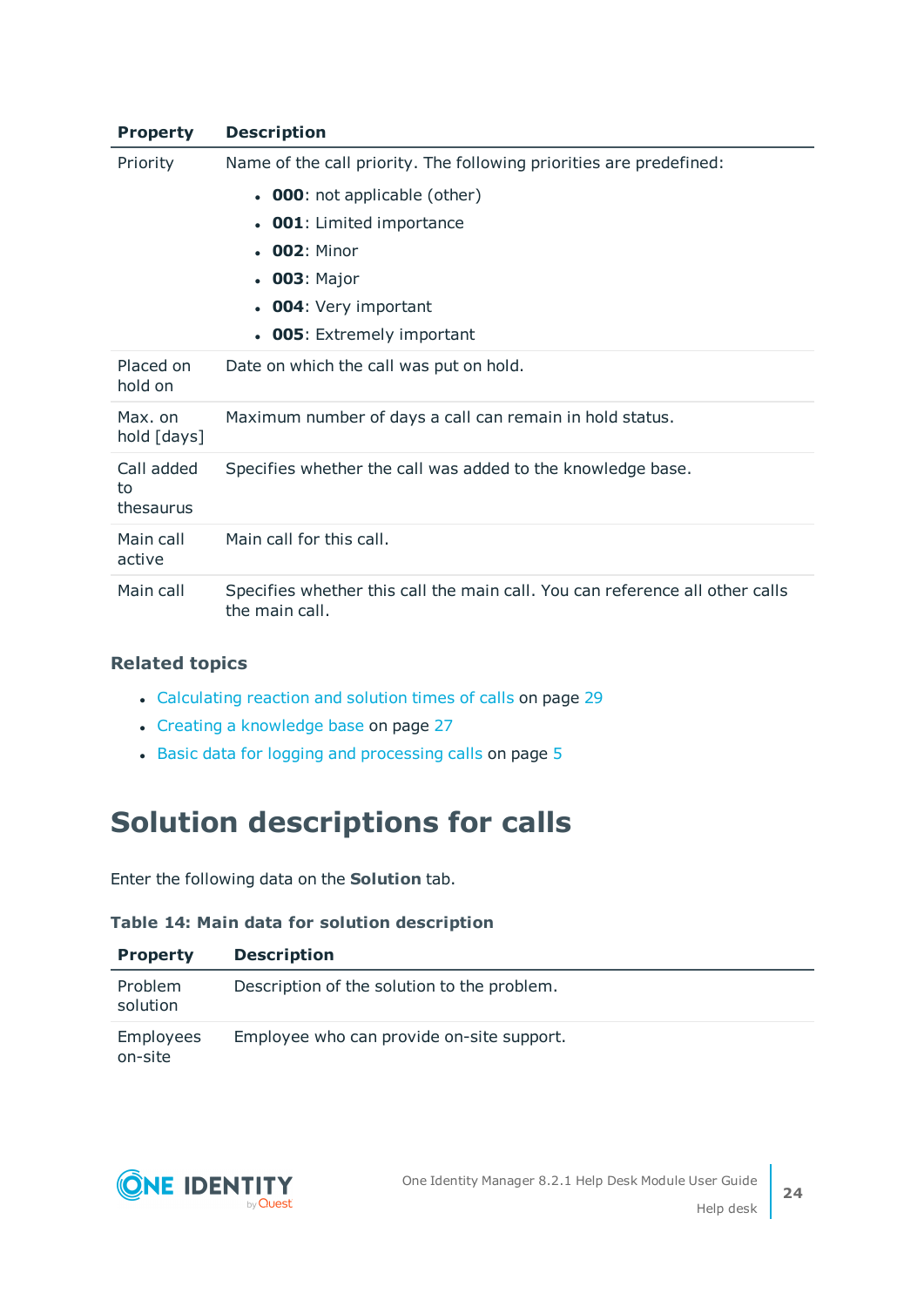| <b>Property</b>       | <b>Description</b>                                                                                                                                                                                                                                     |
|-----------------------|--------------------------------------------------------------------------------------------------------------------------------------------------------------------------------------------------------------------------------------------------------|
| Closed by             | Employee who closed the call.                                                                                                                                                                                                                          |
| Closed on             | Date on which the call was closed.                                                                                                                                                                                                                     |
| Short call            | Specifies whether the call being dealt with is short. If the solution time for<br>a call is less than 5 minutes, it can be classified as a short call. This call is<br>therefore considered to be closed.                                              |
| Invoiced              | Specifies whether the call is invoiced.                                                                                                                                                                                                                |
| Placed on<br>hold     | Specifies whether the call is on hold. This option is set if the call is given<br>the corresponding processing status.                                                                                                                                 |
| Closed                | Specifies whether the call is closed. This option is set if the call is given<br>the corresponding processing status.                                                                                                                                  |
| Archived              | Specifies whether the call is archived. This option is set by the Mark help<br>desk calls as history schedule. The task checks the date of closed calls<br>at regular intervals. All calls that have been closed for more than a year<br>are archived. |
| Program<br>error      | Specifies whether the call deals with a program issue.                                                                                                                                                                                                 |
| Process<br>errors     | Specifies whether the call deals with a process error.                                                                                                                                                                                                 |
| Operating<br>error    | Specifies whether the call deals with an operating error.                                                                                                                                                                                              |
| Manufacturer<br>error | Specifies whether the call deals with a manufacturer error.                                                                                                                                                                                            |

# <span id="page-24-0"></span>**Contact partner for calls**

Enter the following main data on the **Contacts** tab.

NOTE: The personal data for the contact person are taken from the employee and cannot be changed.

### **Table 15: Contact**

| <b>Property</b> | <b>Description</b>                  |
|-----------------|-------------------------------------|
| Reported by     | Employee that reported the problem. |
| First name      | Employee's first name.              |
| Phone           | Employee's telephone number.        |

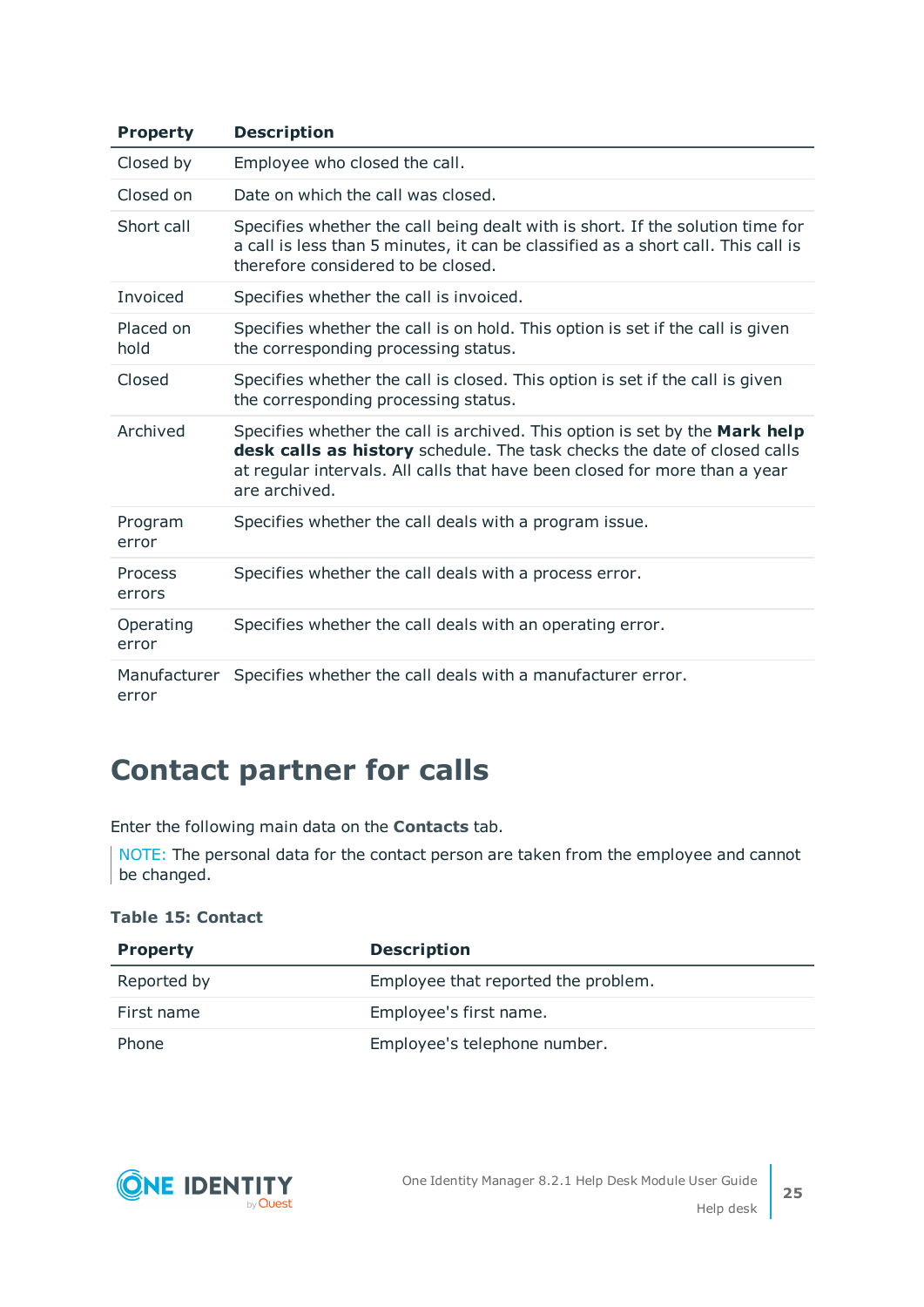| <b>Property</b>      | <b>Description</b>                     |
|----------------------|----------------------------------------|
| Last name            | Employee's last name.                  |
| Fax                  | Employee's fax number.                 |
| Description          | Text field for additional explanation. |
| Mobile phone         | Employee's mobile number.              |
| Additional staff     | Additional staff to used as a contact. |
| First name           | Employee's first name.                 |
| Phone                | Employee's telephone number.           |
| Last name            | Employee's last name.                  |
| Fax                  | Employee's fax number.                 |
| Description          | Text field for additional explanation. |
| Mobile phone         | Employee's mobile number.              |
| Location description | Detailed description of the location.  |

# <span id="page-25-0"></span>**Custom main data for calls**

### **Table 16: User-defined main data**

| <b>Property</b>    | <b>Description</b>                                            |
|--------------------|---------------------------------------------------------------|
| Spare field no. 01 | Additional company-specific information. Use the Designer to  |
| Spare field no.    | customize display names, formats, and templates for the input |
| <sup>10</sup>      | fields.                                                       |

# <span id="page-25-1"></span>**Creating call attachments**

### **Table 17: Configuration parameter for call attachments**

| Configuration<br>parameter                       | <b>Meaning</b>                                                                                                                        |
|--------------------------------------------------|---------------------------------------------------------------------------------------------------------------------------------------|
| Helpdesk   Attach-<br>ment  <br>CreatePathScript | Script for creating the attachments directory. An example imple-<br>mentation is in the VI_AE_CreateAttachmentPath script.            |
| Helpdesk   Attach-<br>ment   DialogScript        | Script for generating the directory path for calls repository. An<br>example implementation is in the VI AE GetAttachmentPath script. |
| Helpdesk   Attach-<br>ment   RootPath            | Root path for call attachments, such as \\SERV01\Attachments.                                                                         |

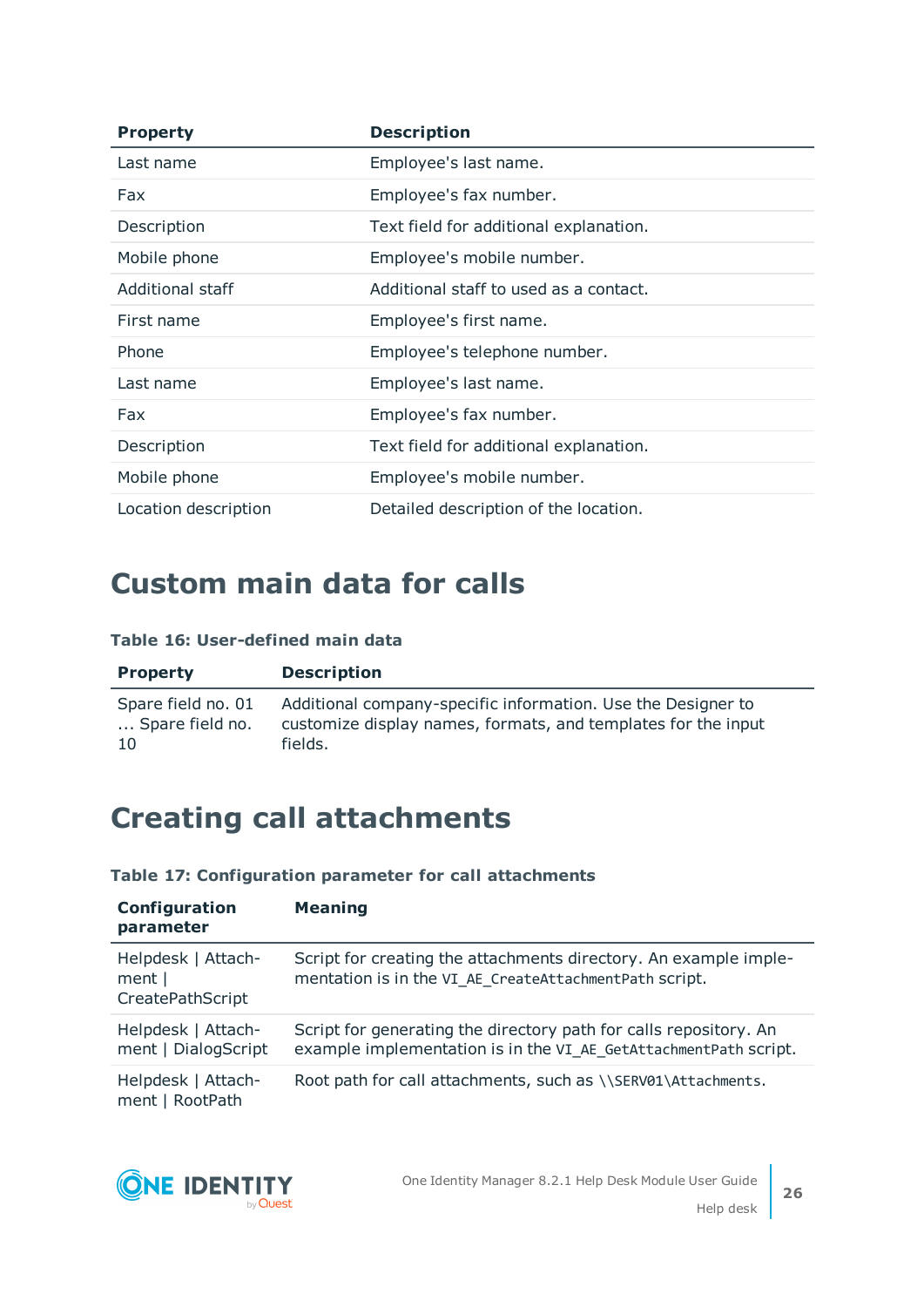You can store attachments with a call. Specify the path to the attachments directory in the **Helpdesk | Attachment | RootPath** configuration parameter. When a call is saved, a directory is added that is named by the internal call number.

Edit the configuration parameters in the Designer.

### *To edit an attachment*

- 1. In the Manager, select the **Help desk** category and select a filter.
- 2. Select the call in the result list and run the **Attachments** task.

This opens the attachment directory. You can add, show, and edit files in this directory.

<span id="page-26-0"></span>3. Save the changes.

# **Creating and displaying call history**

In order to follow though incoming calls, a history is available which shows each step in the help desk procedure and the measures that were taken.

### **Prerequisite**

<sup>l</sup> In the Designer, set the **Helpdesk | TroubleHistory** configuration parameter.

The call history is written only if this configuration parameter is set. An entry is created in the call history for each action.

### *To display the call history*

- 1. In the Manager, select the **Helpdesk** category and choose a filter.
- 2. Select the call in the result list and run the **History** task.

You can view detailed information for each entry, the support team member and the measures taken for the call.

# <span id="page-26-1"></span>**Creating a knowledge base**

You have the option to build up a knowledge base of reported calls. The thesaurus serves as a catalog where calls are combined under a particular term. The terms that are used do not have to be included in the call description.

### *To define an item for the knowledge base*

- 1. In the Manager, select the **Help desk > Basic configuration data > Thesaurus** category.
- 2. Click  $\mathbf{r}$  in the result list.

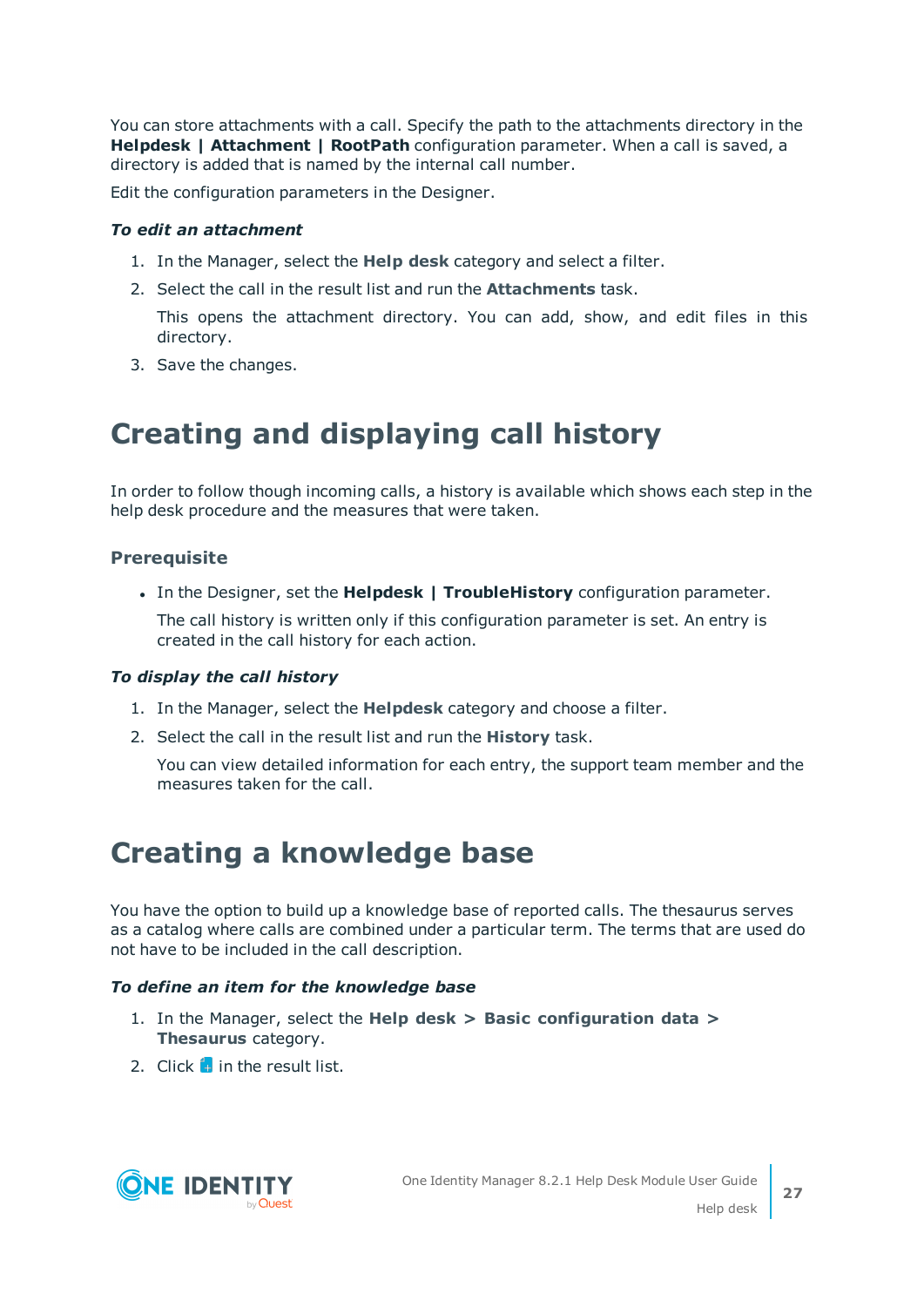- 3. Enter an item in the thesaurus.
- 4. Save the changes.

### *To display the knowledge base*

<sup>l</sup> In the Manager, select the **Help Desk > Knowledge base** category. Here you can see the calls that are assigned to an item.

### **Related topics**

- [Assigning](#page-27-1) items to calls on page 28
- [Assigning](#page-27-0) call types to items on page 28

### <span id="page-27-0"></span>**Assigning call types to items**

### *To assign call types to an item*

- 1. In the Manager, select the **Help desk > Basic configuration data > Thesaurus** category.
- 2. Select the item in the result list.
- 3. Select the **Assign call types** task.
- 4. In the **Add assignments** pane, assign call types.

TIP: In the **Remove assignments** pane, you can remove call type assignments.

### *To remove an assignment*

- Select the call type and double-click  $\odot$ .
- 5. Save the changes.

### **Related topics**

• Call [types](#page-8-0) on page 9

### <span id="page-27-1"></span>**Assigning items to calls**

NOTE: Calls that are added to the thesaurus are labeled **Call accepted in Thesaurus**.

### *To assign items to calls*

- 1. In the Manager, select the **Help desk** category and select a filter.
- 2. Select the item in the result list.
- 3. Select the **Thesaurus** task.
- 4. In the **Add assignments** pane, assign the items.

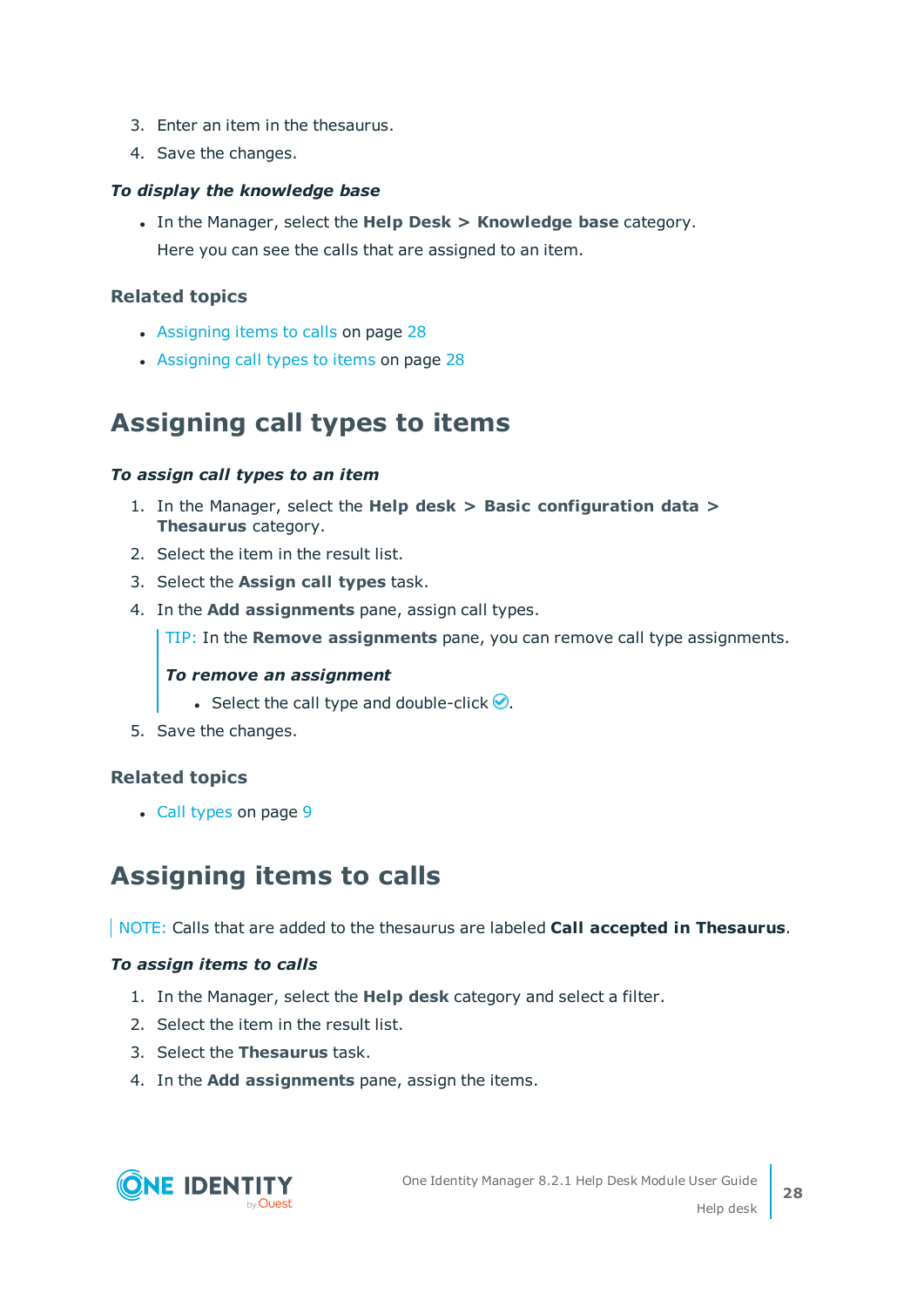TIP: In the **Remove assignments** pane, you can remove item assignments.

### *To remove an assignment*

- Select the item and double-click  $\bigcirc$ .
- 1. Save the changes.

### **Related topics**

• [Entering](#page-21-0) and editing calls on page 22

# <span id="page-28-0"></span>**Calculating reaction and solution times of calls**

The following information is used to determine reaction times and solution times:

- Service agreements from the employee's cost center
- Service agreements through the employee's department
- Service agreements through the employee's business roles
- Service agreements for the product
- Default settings from configuration parameters

The **Helpdesk | ReactionTime** configuration parameter contains the default time in minutes in which a reaction should take place. The default value is 10 minutes.

The **Helpdesk | SolutionTime** configuration parameter contains the default time in hours in which the issue must be solved. The default value is 48 hours.

In the Designer, you can modify the configuration parameter as required.

Minimum reaction and solution times are determined from all these agreements. Subsequently all the data that has been determined is rounded up to the next working day. The working day is determined by taking the employee's public holidays into account. Public holiday are entered by state (county) in the One Identity Manager. You can add separate public holidays for states. For more information, see the *One Identity Manager Configuration Guide*.

Take into the account the following variations in order of priority to find out to which state the employee is assigned.

- Priority 1: The employee is assigned directly to a state.
- Priority 2: The employee's location is assigned to a state.
- Priority 3: The employee's business role is assigned to a state. If there are several business roles with different states they are sorted alphabetically and the first state is taken.

Employees that come into consideration:

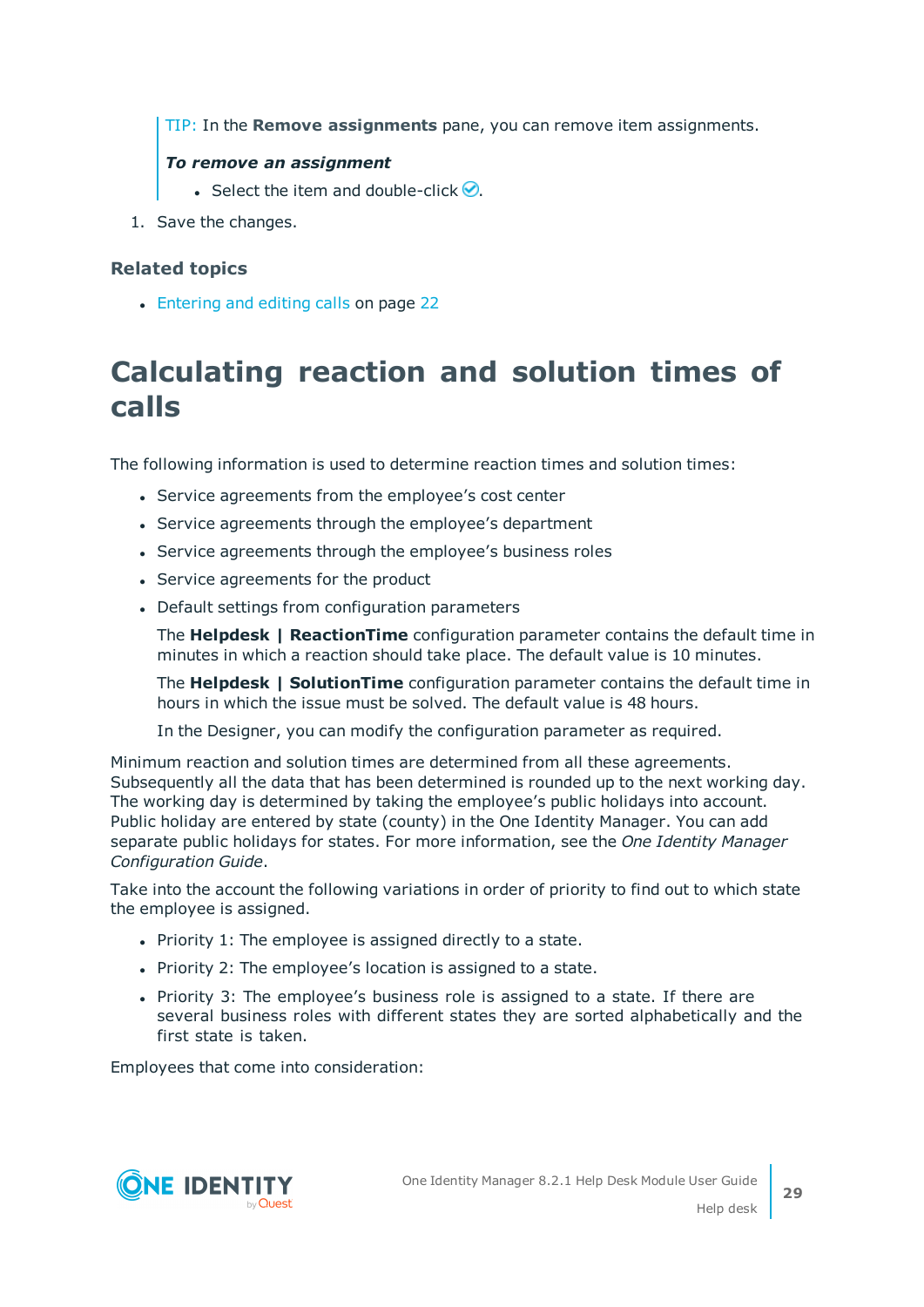- The employee that logged the call
- Help desk support that logged the call

Because different states could be determined for these employees, processing is controlled by the **Helpdesk | HoliDayRule** configuration parameter. In the Designer, you can modify the configuration parameter as required.

### **Table 18: Values of Helpdesk | HoliDayRule configuration parameter**

| <b>Value</b>   | <b>Meaning</b>                                                                                                                                                                   |
|----------------|----------------------------------------------------------------------------------------------------------------------------------------------------------------------------------|
| $\Omega$       | With this option, working hours are 24 hours from Monday to Friday. Saturday<br>and Sunday are counted strictly as weekend. Public holidays are not taken into<br>account.       |
|                | With this option, the caller's location determines working hours, weekends, and<br>public holidays.                                                                              |
| $\overline{2}$ | With this option, the help desk staffer's location determines working hours,<br>weekends, and public holidays.                                                                   |
| 3              | With this option, the caller's and the help desk staffer's local working hours,<br>weekends, and public holidays are calculated respectively and the maximum<br>taken from both. |
| 4              | With this option, the caller's and the help desk staffer's local working hours,<br>weekends, and public holidays are calculated respectively and the minimum<br>taken from both. |

When the working hours are calculated, the following configuration parameters are also observed:

- To exclude public holidays from the working hours calculation, in the Designer set the **QBM | WorkingHours | IgnoreHoliday** configuration parameter.
- To exclude weekends from the working hours calculation, in the Designer, set the **QBM | WorkingHours | IgnoreWeekend** configuration parameter.

### **Related topics**

• Service [agreements](#page-12-0) on page 13

# <span id="page-29-0"></span>**Determining time and effort for calls**

The total time and effort is calculated by totaling all processing times. Internal overheads are calculated from processing times that are marked with the **internal** option. The remaining call processing times make up billable overheads.

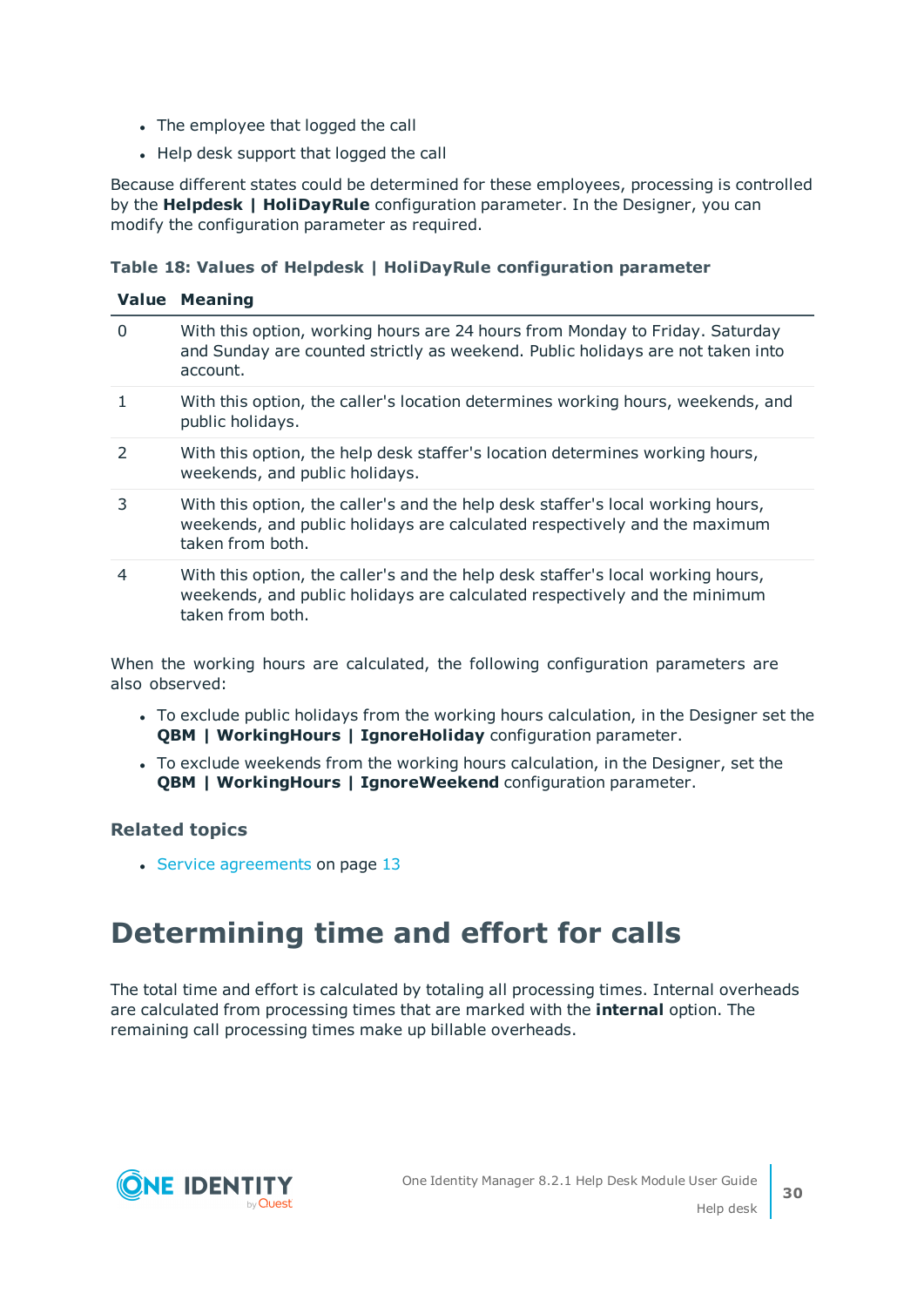### *To display a call's processing time*

- 1. In the Manager, select the **Helpdesk** category and choose a filter.
- 2. Select the call in the result list and run the **Time and effort** task.

This shows you an overview of the total processing time required for a call and detailed information about the processing time required for each individual call.

### **Related topics**

- Logging processing times [automatically](#page-30-0) on page 31
- <span id="page-30-0"></span>• Entering [processing](#page-30-1) time manually on page 31

### **Logging processing times automatically**

### *To log processing time automatically*

<sup>l</sup> In the Designer, set the **Helpdesk | AutomatedTroubleWorkTimes** configuration parameter.

If the configuration parameter is set, the time from opening the call to saving the call is measured and entered as call processing time. If the configuration parameter is not set, processing times have to entered manually.

### **Related topics**

 $\bullet$  Entering [processing](#page-30-1) time manually on page 31

### <span id="page-30-1"></span>**Entering processing time manually**

### *To enter processing times manually*

- 1. In the Manager, select the **Helpdesk** category and choose a filter.
- 2. Select the call in the result list and run the **Time and effort** task.
- 3. Use the  $\frac{1}{2}$  button to the call processing time dialog.

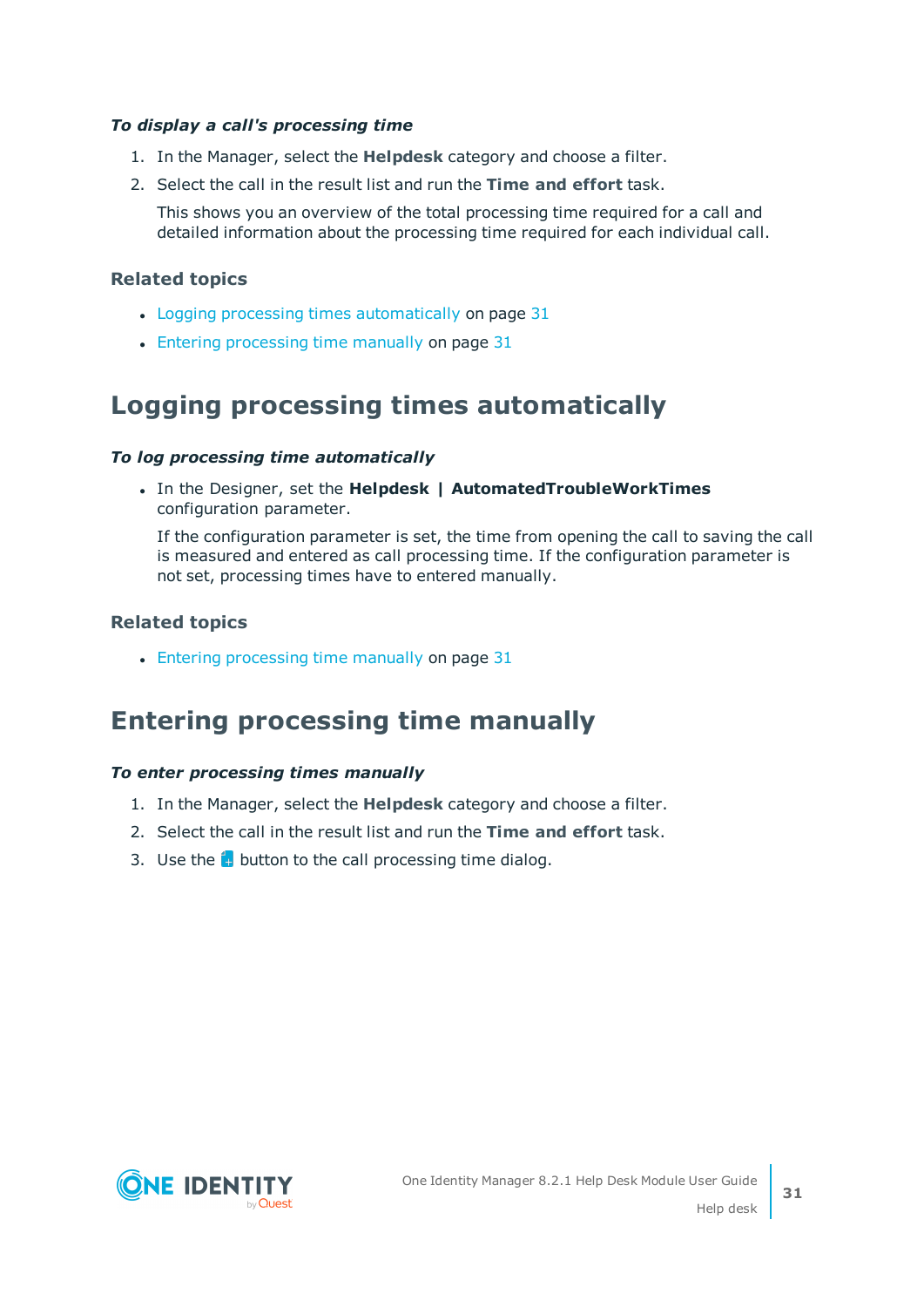4. Enter the required data:

### **Table 19: Call processing time**

| <b>Property</b> | <b>Meaning</b>                                         |
|-----------------|--------------------------------------------------------|
| Date            | Date of the call.                                      |
| Duration        | Time it took in minutes to process the call.           |
| Internal        | Specifies whether the processing was spent internally. |
| Remarks         | Comments on processing time.                           |

5. Save the changes.

### **Related topics**

• Logging processing times [automatically](#page-30-0) on page 31

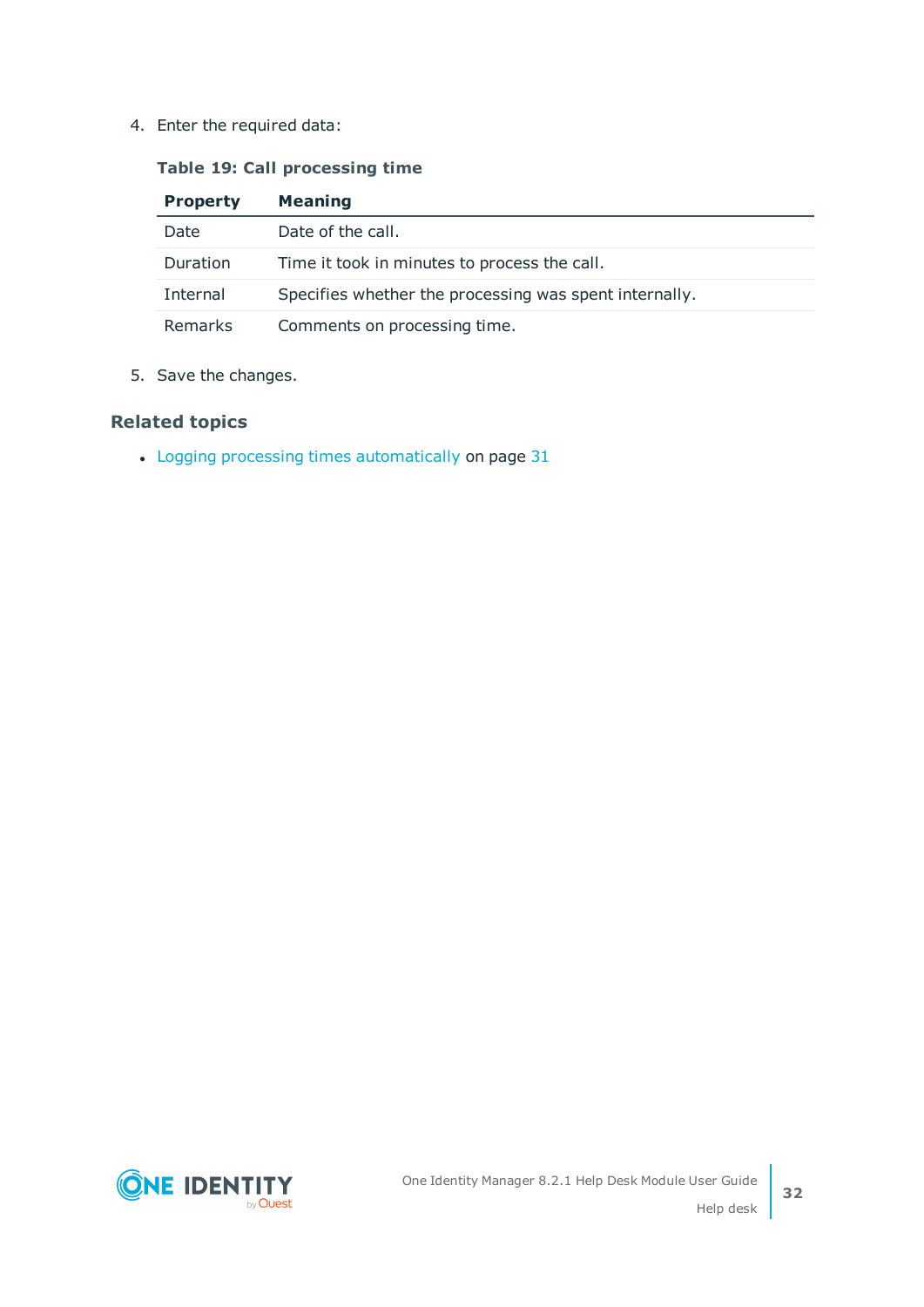# **Appendix A**

# <span id="page-32-0"></span>**Appendix:Configuration parameters for the Helpdesk Module**

The following configuration parameters are additionally available in One Identity Manager after the module has been installed.

| <b>Configuration parameter</b>              | <b>Description</b>                                                                                                                                                                                                                                                                                                                                                               |
|---------------------------------------------|----------------------------------------------------------------------------------------------------------------------------------------------------------------------------------------------------------------------------------------------------------------------------------------------------------------------------------------------------------------------------------|
| Help desk                                   | Preprocessor relevant configuration parameter to control<br>the component parts for the Helpdesk Module. If the<br>parameter is set, the help desk components are<br>available. Changes to this parameter require the<br>database to be recompiled.                                                                                                                              |
|                                             | If you disable the configuration parameter at a later date,<br>model components and scripts that are not longer<br>required, are disabled. SQL procedures and triggers are<br>still carried out. For more information about the behavior<br>of preprocessor relevant configuration parameters and<br>conditional compiling, see the One Identity Manager<br>Configuration Guide. |
| Helpdesk   Attachment                       | Specifies whether information about attachments to a call<br>is provided.                                                                                                                                                                                                                                                                                                        |
| Helpdesk   Attachment  <br>CreatePathScript | Script for creating the attachments directory. An example<br>implementation is in the VI_AE_CreateAttachmentPath<br>script.                                                                                                                                                                                                                                                      |
| Helpdesk   Attachment  <br>DialogScript     | Script for generating the directory path for calls repos-<br>itory. An example implementation is in the VI_AE_<br>GetAttachmentPath script.                                                                                                                                                                                                                                      |
| Helpdesk   Attachment  <br><b>RootPath</b>  | Root path for call attachments, such as<br>\\SERV01\Attachments.                                                                                                                                                                                                                                                                                                                 |
| Helpdesk  <br>AutomatedTroubleWorkTimes     | Specifies how to record the call processing times. If the<br>parameter is set, the time from opening the call to saving                                                                                                                                                                                                                                                          |

### **Table 20: Configuration parameters for the Helpdesk Module**

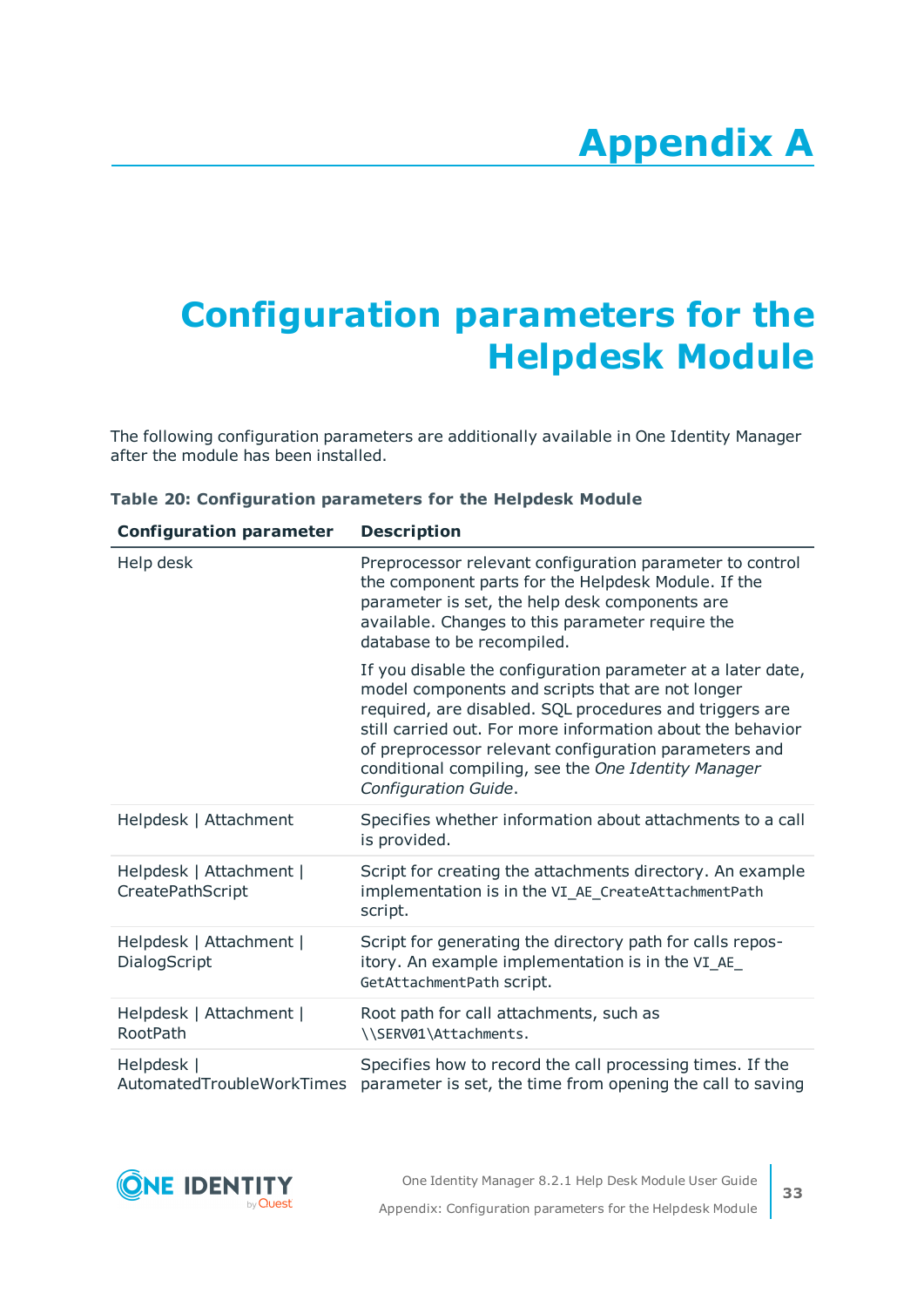| <b>Configuration parameter</b>          | <b>Description</b>                                                                                                                                          |
|-----------------------------------------|-------------------------------------------------------------------------------------------------------------------------------------------------------------|
|                                         | the call is measured and entered as call processing time.<br>If the parameter is not set, processing times have to<br>entered manually.                     |
| Helpdesk   ExcludeColumns               | Llist (comma delimited) of TroubleTicket table columns<br>excluded by the blocking logic of IsClosed and IsHistory.                                         |
| Helpdesk   HoliDayRule                  | Rules for working hours, weekends, and public holidays in<br>the help desk. These are taken into account when calcu-<br>lating reaction and solution times. |
| Helpdesk  <br>PersonInTroubleChangeable | Specifies whether the person reporting the issues can be<br>changed.                                                                                        |
| Helpdesk   ReactionTime                 | Default time in minutes in which a reaction must take<br>place.                                                                                             |
| Helpdesk   SolutionTime                 | Default time in hours in which the issue must be solved.                                                                                                    |
| Helpdesk   TroubleHistory               | Specifies whether a call history is logged. An entry is<br>created in the call history for each action.                                                     |

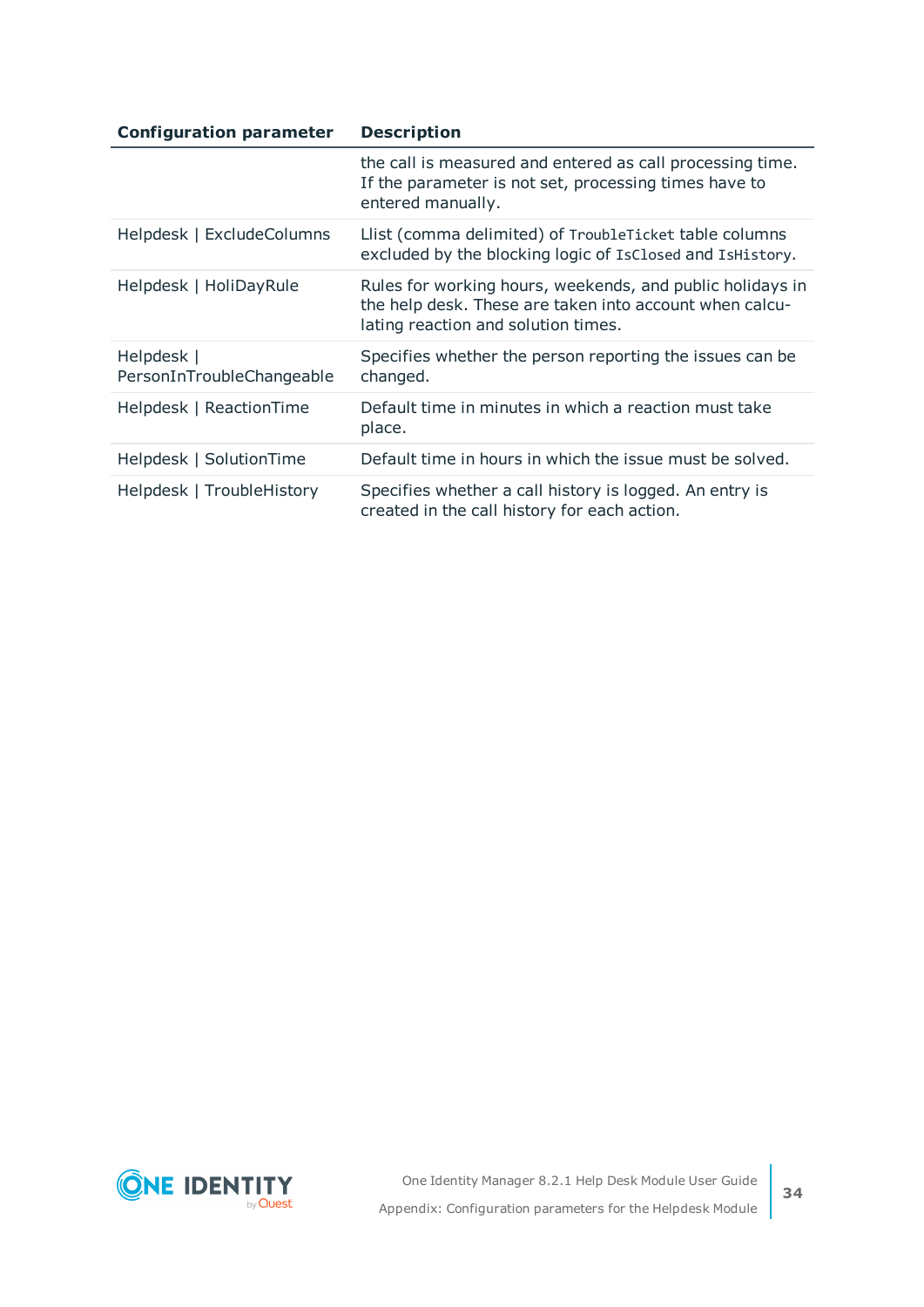<span id="page-34-0"></span>One Identity solutions eliminate the complexities and time-consuming processes often required to govern identities, manage privileged accounts and control access. Our solutions enhance business agility while addressing your IAM challenges with on-premises, cloud and hybrid environments.

# <span id="page-34-1"></span>**Contacting us**

For sales and other inquiries, such as licensing, support, and renewals, visit <https://www.oneidentity.com/company/contact-us.aspx>.

# <span id="page-34-2"></span>**Technical support resources**

Technical support is available to One Identity customers with a valid maintenance contract and customers who have trial versions. You can access the Support Portal at [https://support.oneidentity.com/.](https://support.oneidentity.com/)

The Support Portal provides self-help tools you can use to solve problems quickly and independently, 24 hours a day, 365 days a year. The Support Portal enables you to:

- Submit and manage a Service Request
- View Knowledge Base articles
- Sign up for product notifications
- Download software and technical documentation
- View how-to videos at [www.YouTube.com/OneIdentity](http://www.youtube.com/OneIdentity)
- Engage in community discussions
- Chat with support engineers online
- View services to assist you with your product